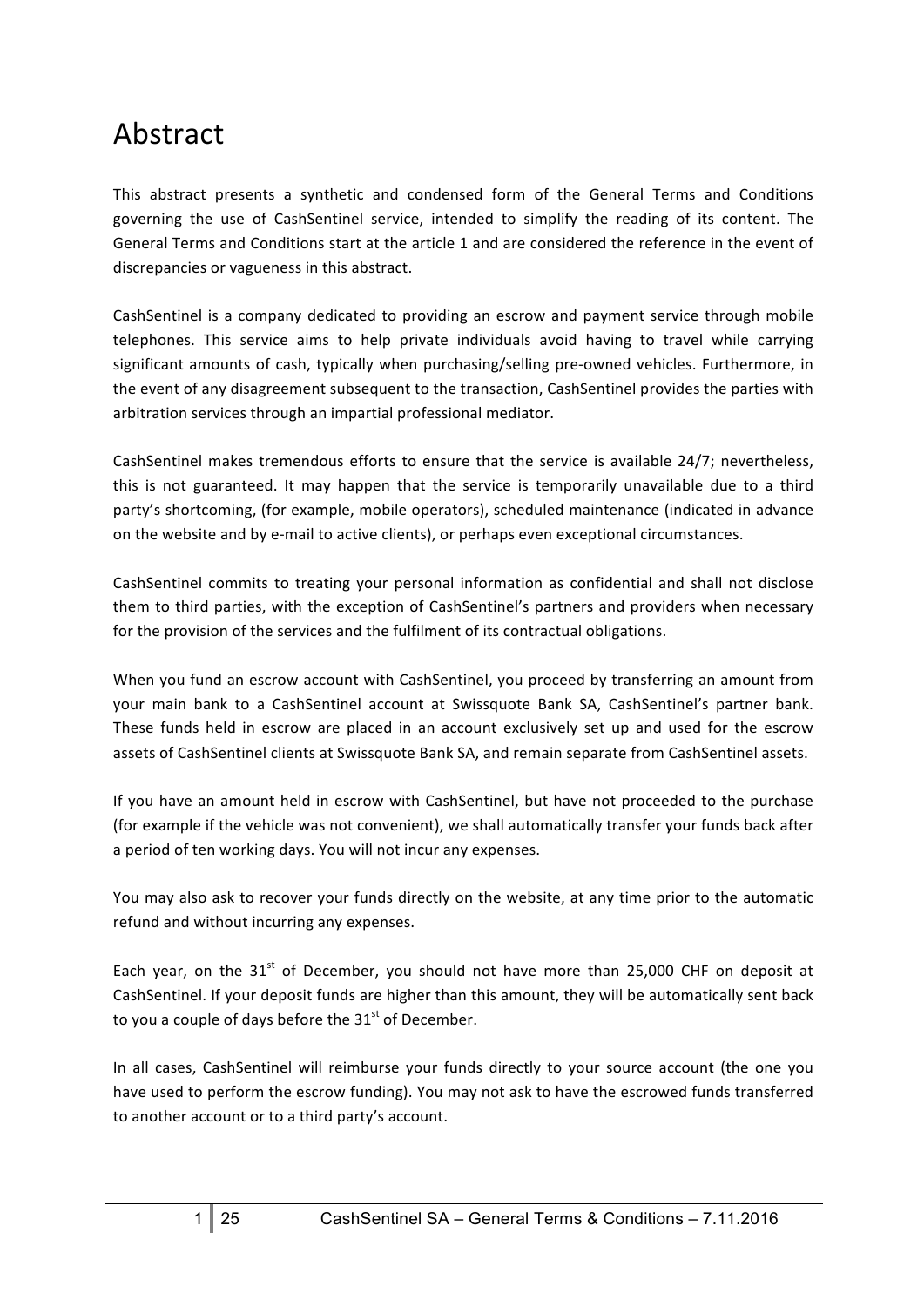A purchase becomes irrevocable once you have confirmed it. CashSentinel commits to transferring the sums due to the parties within a maximum period of three working days. CashSentinel will pay the amount due to the Seller, deduct the CashSentinel transaction fees, and reimburse the remaining balance to your account.

The confirmation of your transaction will result in the deduction of the fees, which are specific to your transaction and identified according to the fees table available on our Internet website under the section "More Information  $-$  Costs".

CashSentinel does not propose any credit options. You must place in escrow the maximum amount that you will be paying to your counterpart for the vehicle, plus the amount of the fees corresponding to your particular transaction. CashSentinel shall reject any transaction where your balance does not cover the total amount of the transaction plus the fees.

CashSentinel does not assume any liability and does not offer any warranty as to the condition of the vehicle obtained through the transaction. Latent defects and hidden flaws are the sole responsibility of the Seller, and it is the task of the Buyer to ensure that the vehicle corresponds to its description.

However, as it is the aim of CashSentinel to ensure the utmost level of trust in the transactions carried out through its service, an arbitration process is included and may be requested by either the Buyer or the Seller within three (3) months of the date of transaction. The purpose of such arbitration service is to resolve any discrepancy between the contract and the actual item that is sold. The foregoing also applies to any commitment the Buyer may have made to the Seller.

In Switzerland, this arbitration service is administered by our partner Protekta Assurance de Protection Juridique, S.A.

With the sole aim of assisting you in mind, CashSentinel provides you, on its website, with recommendations on the way forward during a purchase. However, you must verify the compliance of the procedure with the vehicle services of your place of residence and your insurance.

CashSentinel guarantees the security of the completed transactions. This security relies on the technical soundness of the platform and the systems employed by CashSentinel as well as on the identity authentication procedures of the parties involved in the transaction. Once you comply with certain elemental rules of security, these procedures are operational. They are listed under the section "More Information - Safety" on the Internet website.

In the event of non-observance of these safety rules, CashSentinel shall not be held liable for the conclusion of a fraudulent transaction on your account.

To conclude, CashSentinel proposes to the Buyers the option to formulate an opinion and to attribute a feedback note regarding the Seller, which describes their experience throughout the transaction.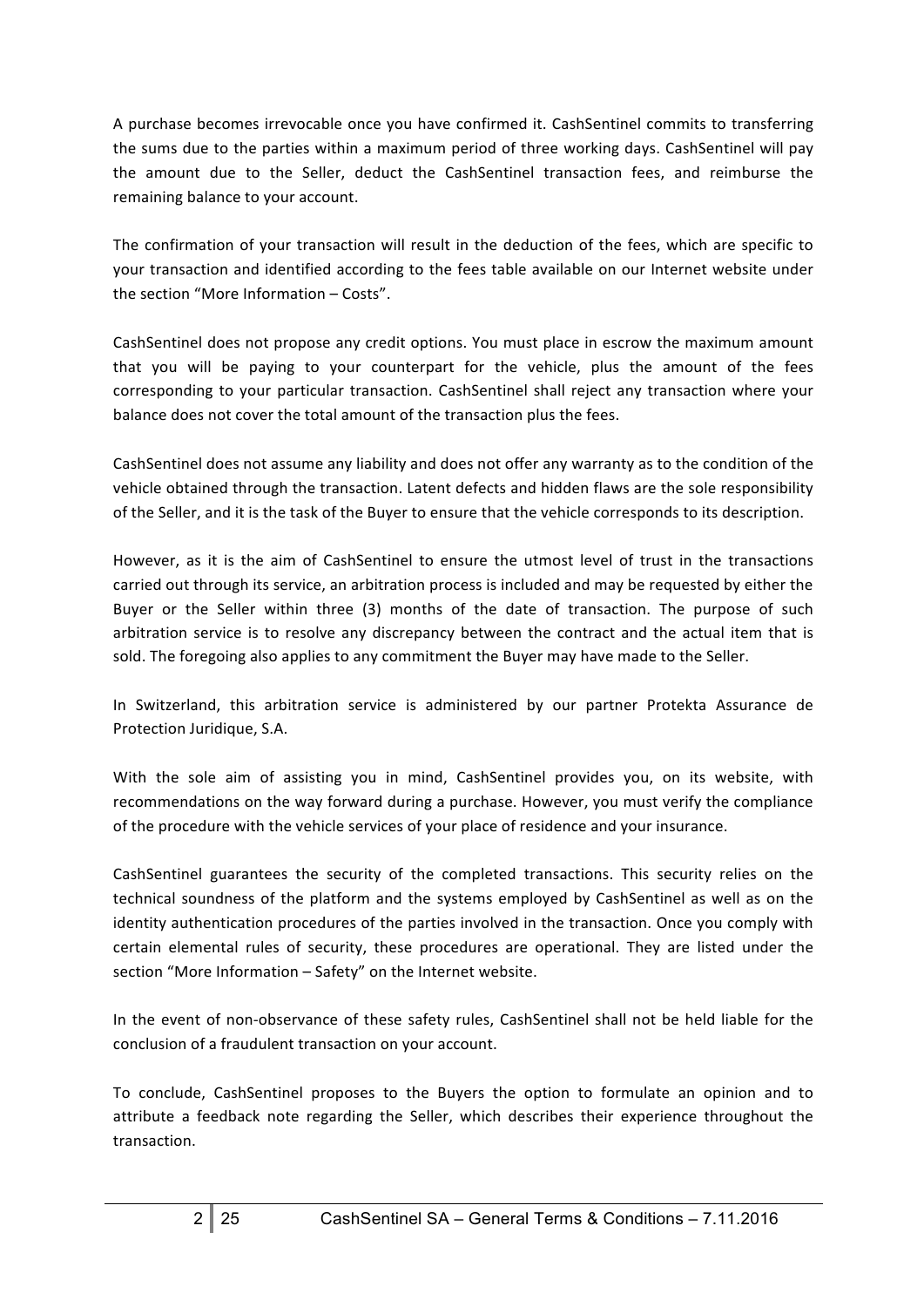As a professional vendor, you agree that this information may be shared with third parties and made public on our Internet website or our partner websites. You are granted the right of reply.

As a private seller, you consent that CashSentinel will collect this information, use it for statistical purposes, and present it anonymously on our Internet website.

# General Terms and Conditions of CashSentinel

# **Contents**

| 1              |     |                                                                  |  |
|----------------|-----|------------------------------------------------------------------|--|
| $\overline{2}$ |     |                                                                  |  |
| 3              |     |                                                                  |  |
|                | 3.1 |                                                                  |  |
|                | 3.2 |                                                                  |  |
|                | 3.3 |                                                                  |  |
|                | 3.4 |                                                                  |  |
|                | 3.5 |                                                                  |  |
|                | 3.6 |                                                                  |  |
|                | 3.7 |                                                                  |  |
| $\overline{4}$ |     |                                                                  |  |
|                | 4.1 |                                                                  |  |
|                | 4.2 |                                                                  |  |
|                | 4.3 |                                                                  |  |
| 5              |     |                                                                  |  |
|                | 5.1 | Bank transfer to fund an escrow in your CashSentinel account  11 |  |
|                | 5.2 |                                                                  |  |
|                | 5.3 |                                                                  |  |
|                | 5.4 |                                                                  |  |
|                | 5.5 |                                                                  |  |
|                | 5.6 |                                                                  |  |
|                | 5.7 |                                                                  |  |
|                | 5.8 |                                                                  |  |
| 6              |     |                                                                  |  |
|                | 6.1 |                                                                  |  |
|                | 6.2 |                                                                  |  |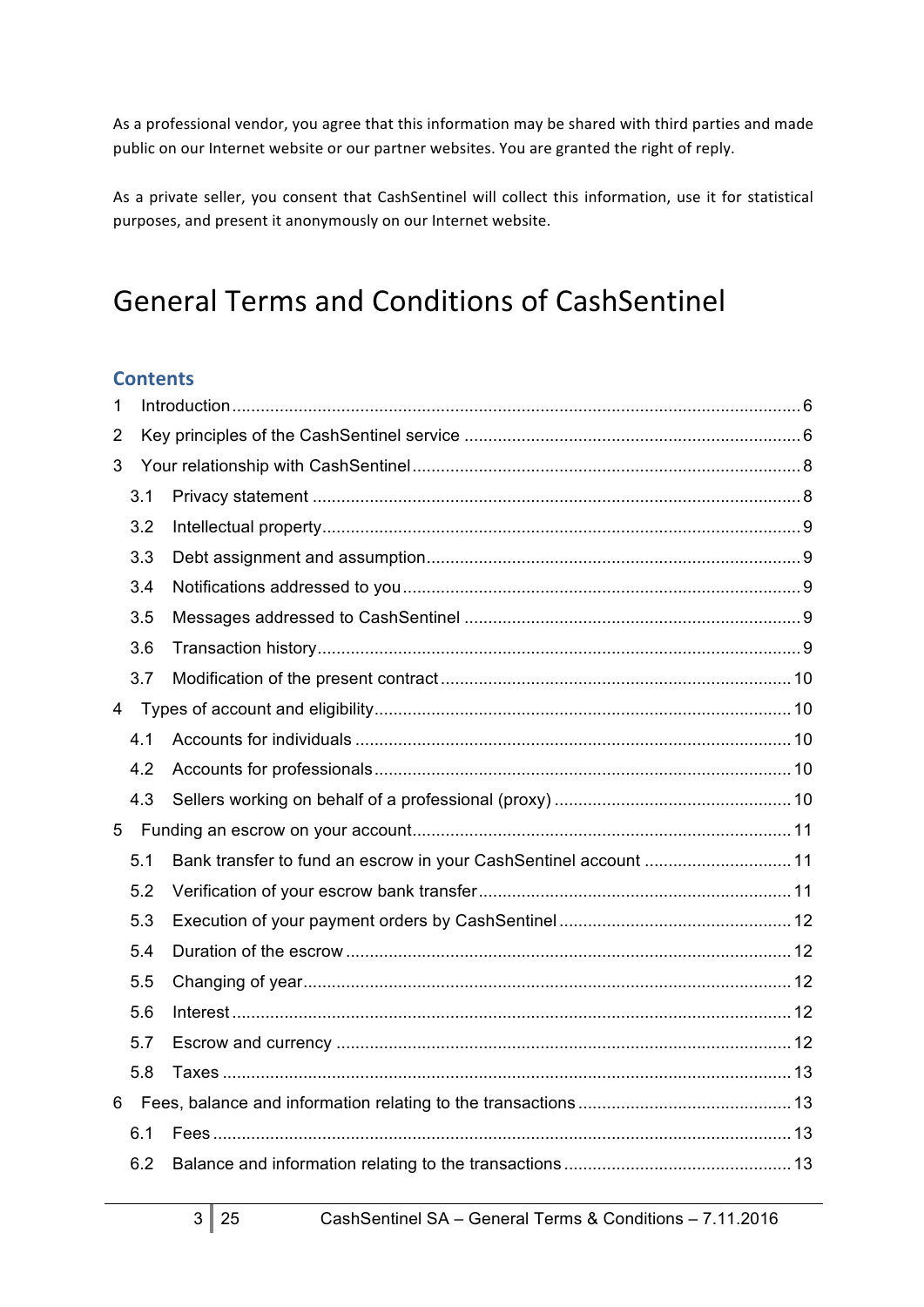|    | 6.3   |                                                                                     |  |
|----|-------|-------------------------------------------------------------------------------------|--|
| 7  |       |                                                                                     |  |
|    | 7.1   |                                                                                     |  |
|    | 7.2   |                                                                                     |  |
|    | 7.3   |                                                                                     |  |
|    | 7.4   |                                                                                     |  |
|    | 7.5   |                                                                                     |  |
| 8  |       |                                                                                     |  |
|    | 8.1   |                                                                                     |  |
|    | 8.2   |                                                                                     |  |
| 9  |       |                                                                                     |  |
|    | 9.1   |                                                                                     |  |
|    | 9.2   |                                                                                     |  |
|    | 9.3   | Duty of care to ensure the safety of your CashSentinel account 17                   |  |
|    | 9.4   |                                                                                     |  |
|    | 9.5   |                                                                                     |  |
| 10 |       |                                                                                     |  |
|    | 10.1  |                                                                                     |  |
|    | 10.2  |                                                                                     |  |
|    | 10.3  |                                                                                     |  |
| 11 |       |                                                                                     |  |
| 12 |       |                                                                                     |  |
|    | 12.1  |                                                                                     |  |
|    | 12.2  |                                                                                     |  |
|    | 12.3  |                                                                                     |  |
|    | 12.4  |                                                                                     |  |
|    | 12.5  |                                                                                     |  |
|    | 12.6  |                                                                                     |  |
|    | 12.7  |                                                                                     |  |
|    | 12.8  | Freezing funds in the course of an error proceeding or a fraudulent transaction  21 |  |
|    | 12.9  | Reporting an error or a fraudulent transaction for questionable reasons22           |  |
|    | 12.10 |                                                                                     |  |
| 13 |       |                                                                                     |  |
|    | 13.1  |                                                                                     |  |
|    | 13.2  |                                                                                     |  |
|    | 13.3  |                                                                                     |  |
|    |       |                                                                                     |  |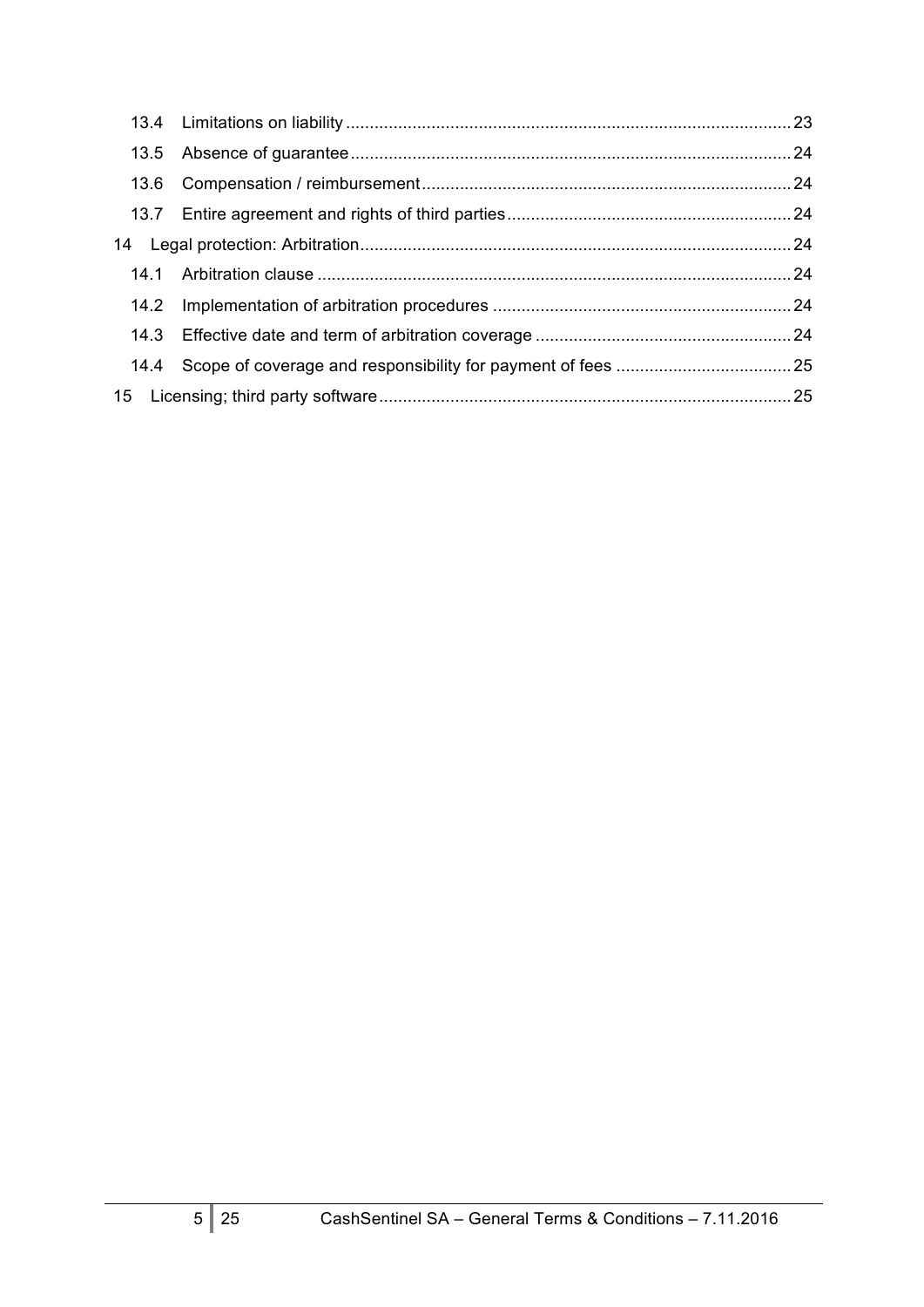# **1 Introduction**

The present terms and conditions of use contain fifteen articles. You may access articles directly by selecting the appropriate link above. The titles and subtitles are provided above strictly for convenience of reference, and shall not in any event restrict the scope of application of the corresponding articles.

Signing up for the service and accepting the present terms and conditions of use form a binding contract between you and CashSentinel SA (named hereinafter "CashSentinel") and apply to your use of the service. Any modification specified and described in a communication and already published on the page "General Terms and Conditions of Use" of the CashSentinel website when you signed up for the service is an integral part of the present contract and shall take effect in accordance with the conditions stipulated in the update. This contract, in addition to the set of legal terms and communications required and relevant to your use of CashSentinel services, shall be available to you at any time through the CashSentinel website (usually on the page "General Terms and Conditions of Use"). This information can also be sent to you or posted on particular pages of the CashSentinel website or anywhere that may seem convenient, in regards to your use of the CashSentinel service.

A description of the main characteristics of the CashSentinel service is provided in the section "More information" on the CashSentinel website.

During your signing up process at CashSentinel, you state to have read and accepted the entirety of the terms appearing in the present contract (including the updates indicated above). This contract is provided to you and concluded in English; however the legal reference is the French version. In case of differences between the English and the French version, the French version is the reference. You may save or print the present contract for your personal archives.

# **2 Key principles of the CashSentinel service**

CashSentinel explains to you the operation of the CashSentinel service and your obligations of due diligence during its use. You must take this information and your obligations into account.

You are required, at all times, to understand and comply with the laws, regulations and provisions of your particular jurisdiction which may be applicable to your use of CashSentinel service, including in particular those relevant to import and export, as well as those relative to taxes and transactions made in foreign currency.

By using CashSentinel, to the extent and as long as it is reasonably necessary, you accept that we may block, suspend or limit your access to your account and to our service and/or limit your access to your funds in order to prevent money laundering or criminal activities in the event of litigation (see article 13) or in the event of a violation of the present contract, including the authorised use of CashSentinel, as laid out in article 9.1.

CashSentinel may retain funds in an attempt to limit the risks, particularly in the following circumstances: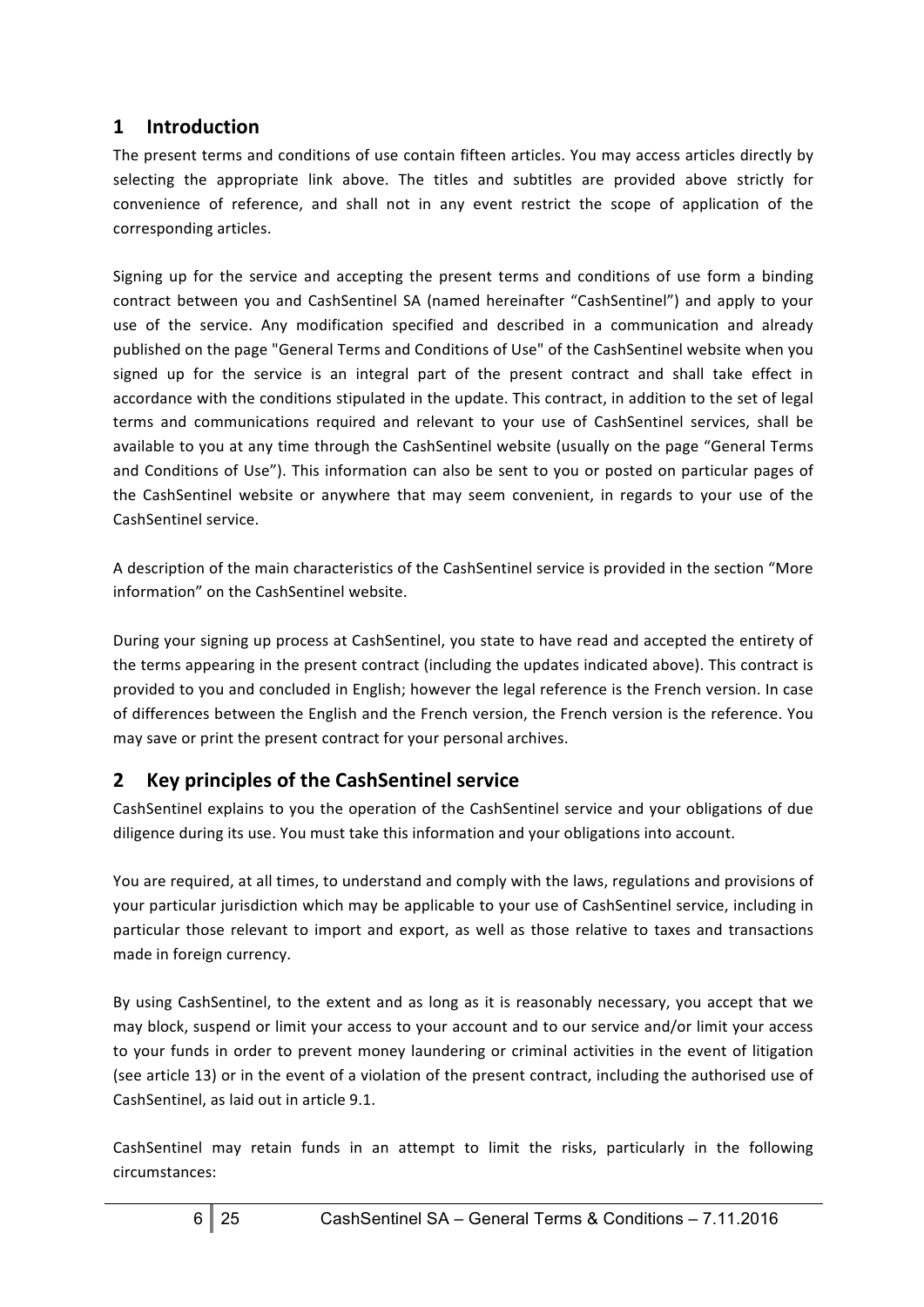- Litigation proceedings initiated by the counterparty after the transaction is completed;
- Freezing proceedings requested by CashSentinel's partner bank or by a competent authority (such as FINMA);
- Improper use and measures taken by CashSentinel (see article 9.1 and 10).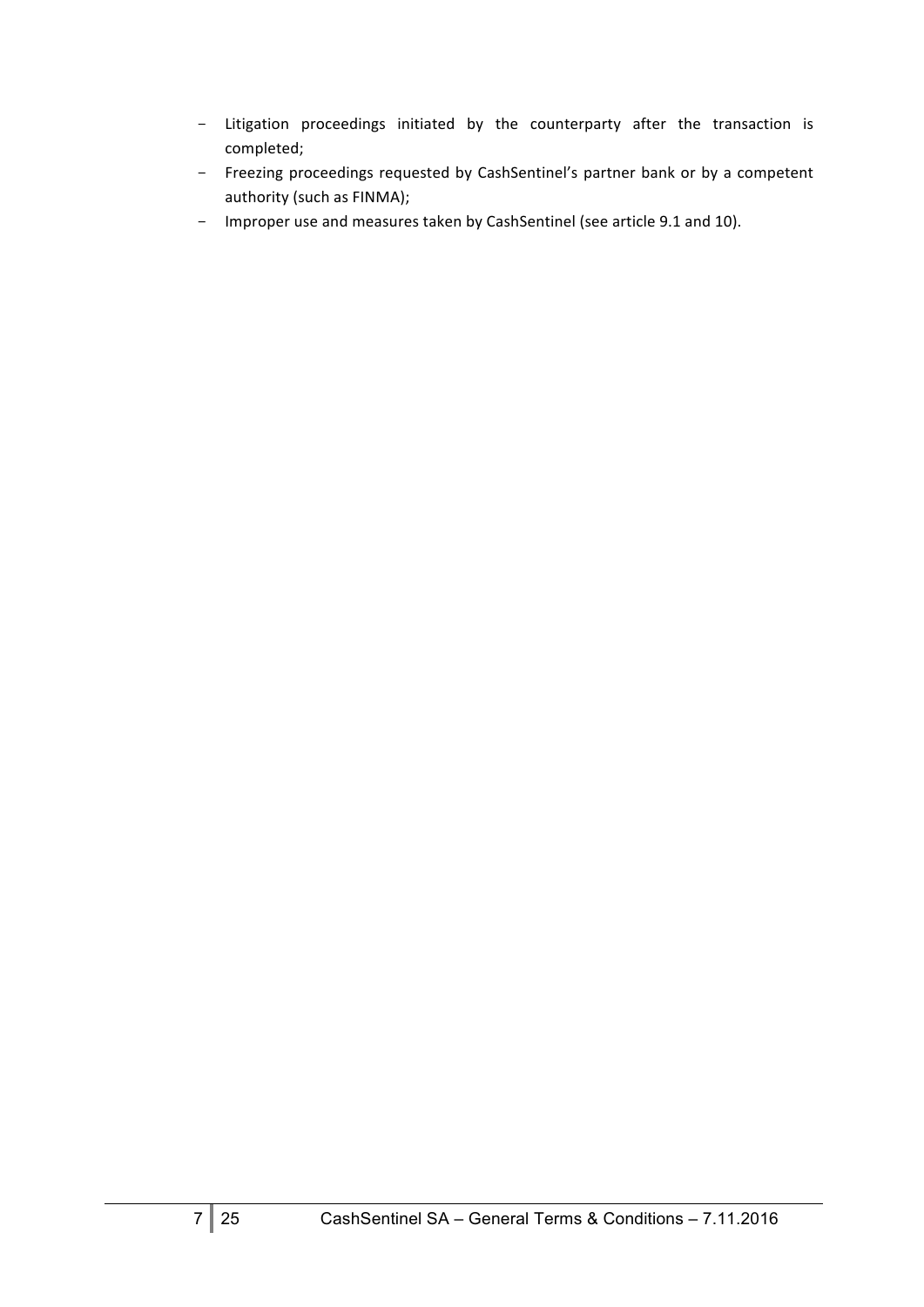# **3 Your relationship with CashSentinel**

CashSentinel has its registered office located in Lausanne and is recognised as a financial intermediary providing a payment system as per the meaning included in article  $2$  para.  $1(i)$ National Bank Regulations (OBN). CashSentinel is subject to mentoring by the self-regulation body PolyReg, in accordance with the anti-money laundering legislation (AML) for financial intermediaries.

The principal activity of CashSentinel is the consignment of funds held in escrow with the purpose of settling a transaction scheduled between two parties.

The main characteristics of the CashSentinel service are described on the CashSentinel website.

The service is limited to being an escrow service within the framework of an upcoming transaction and shall not be considered an investment or a deposit service. CashSentinel enables you to send payment to third parties and to receive incoming payment from third parties. 

Through this contract, CashSentinel requires its clients to use its services to the intended purposes, specifically transactions relating to vehicles. CashSentinel cannot express an opinion regarding vehicles paid for through its service and shall not be held liable in that regard. The Seller is the only responsible party.

However, in order to resolve any possible dispute, the service includes an arbitration process. This service may be requested by either the Buver or the Seller during the three (3) months following the transaction.

Swissquote Bank SA, CashSentinel's Bank Partner, provide services which enables CashSentinel to operate its business. This contract does not confer any rights to CashSentinel's customers towards Swissquote Bank SA.

### **3.1 Privacy statement**

CashSentinel collects information concerning you with the sole purpose of offering and of using the service while complying with the law and respecting your privacy.

We commit not to sell or rent your personal information to third parties for promotional purposes without your express permission.

The confidentiality of your data is paramount to CashSentinel. Your data is stored on our servers in Switzerland. Some of your data are shared with CashSentinel partners for the sole purpose of operating the service and in full compliance with the law.

The data contained in the various messages that we address to you through nonencrypted channels such as SMS or emails are also accessible to the carrier companies, such as the telephone operators and Internet mail relay services.

Your banking information (IBAN and BIC code, name of your bank) is not shared with third parties (to the exception of Swissquote Bank SA for the sole purpose of processing incoming and outgoing payment orders).

On the other hand, CashSentinel reserves the right to disclose your data, including your banking data, to the police, the FINMA, or any other authority, within the context of fraud and crime prevention. This may occur based on an order by the competent authorities or CashSentinel's own initiative if events suggest fraudulent activities or criminal premeditated activities. 

In accordance with its legal obligations, CashSentinel may not necessarily inform you in such case.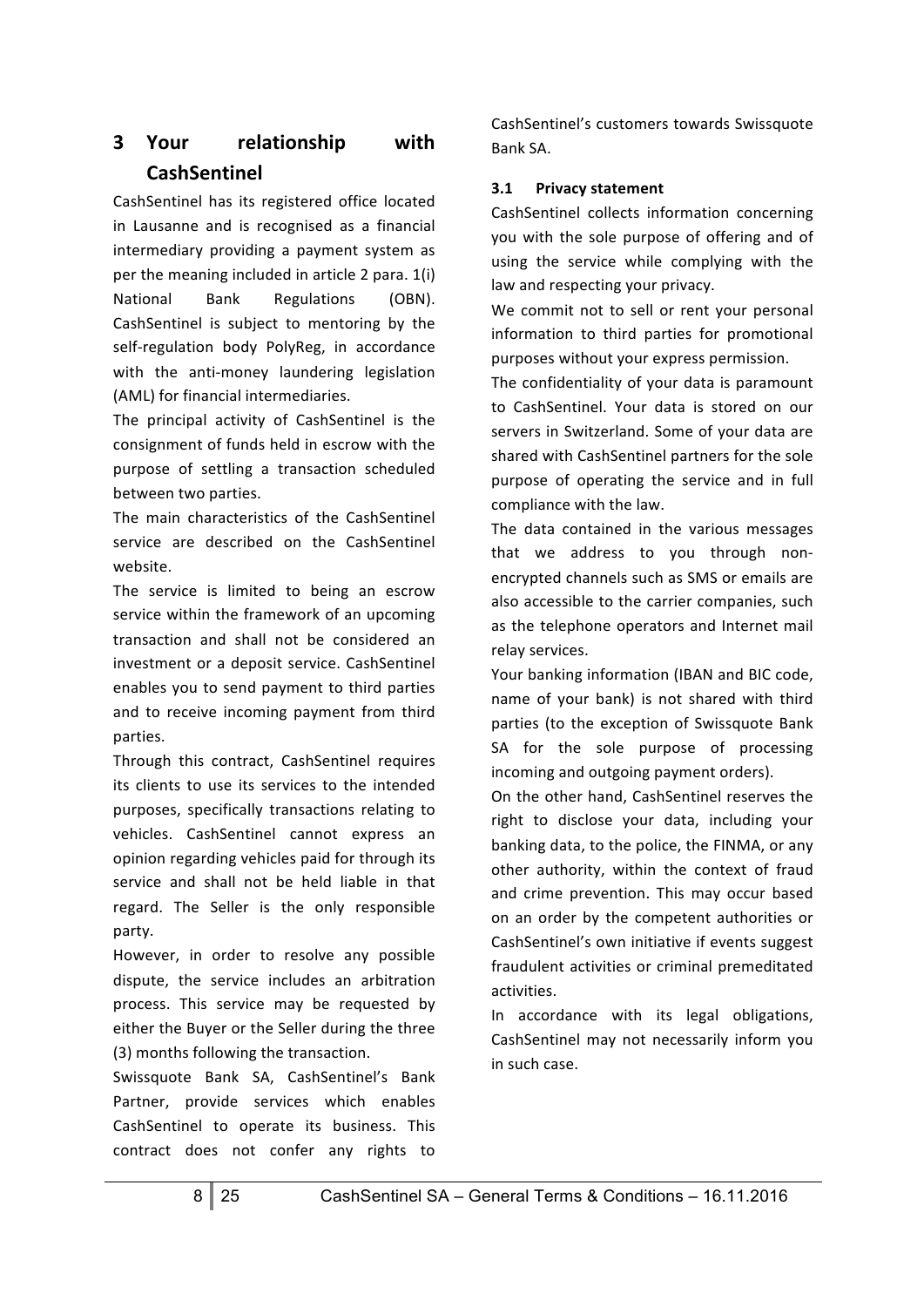#### **3.2 Intellectual property**

The URLs, the layout, the contents of the CashSentinel website. the name "CashSentinel" as well as our logos and slogans are under copyright protection and/or constitute trademarks of CashSentinel. Moreover, all of the page headings, personalised images, button icons and scripts either are protected by the reproduction rights of CashSentinel or constitute service marks, brands and/or the visual identity of CashSentinel. You may not copy, imitate, modify, or use them without our prior written consent. You may use logos provided by CashSentinel without our prior written consent to direct your visitors towards our service. You may not alter, modify, or change these logos under any circumstance, and you may not use them in a manner that depreciates CashSentinel or its service, or post them in a manner implying that you profit from the support or the approval of CashSentinel.

#### **3.3 Debt assignment and assumption**

You may not assign any right or obligation under the present contract without the prior written consent of CashSentinel. You are not authorised to transfer your account to a third party. CashSentinel reserves the right to concede the present contract or any right or obligation under the present contract. In such case, CashSentinel will notify you 30 days prior to such an event. Should there be disagreement with the assumption/assignment of the debt, you may close your account at any time before the assignment, as stated in the article 8.

## **3.4 Notifications addressed to you**

We will communicate with you in English, French, or German depending on the availability of our teams. When it is possible, we will consider it a priority to interact with you in the language you have set as the default language for your account. You consent that CashSentinel may address you a notification or any other information by publishing it on the section "my account" of the CashSentinel site, by sending it to the email or the postal address indicated at the time of your registration, by calling you on the telephone or by sending an SMS to you. With the exception of notifications related to the modifications made to the present contract. we will consider that you will have received any notification that we will have addressed to you in the 24 hours following its publication on the CashSentinel site or its sending by email and SMS. Notifications sent by postal services are considered received when CashSentinel has sent them to the last known address. 

#### **3.5 Messages addressed to CashSentinel**

You can communicate with CashSentinel by telephone or email, at the contact information that is available on the "Help" page of our Internet website.

In the case of persisting disagreement, any message sent to CashSentinel under this present contract, should be addressed by postal services to its head office. CashSentinel SA, Avenue de Tivoli 19 bis, 1007 Lausanne.

## **3.6 Transaction history**

You can access the details of your bank transactions and your completed payments as well as other information specific to the transaction history of your account, and you can consult your outstanding balance by connecting to the section "my account" of the CashSentinel website, or via the smartphone application. CashSentinel does not send any statement of activity by postal services; these are exclusively available via the website or the dedicated applications.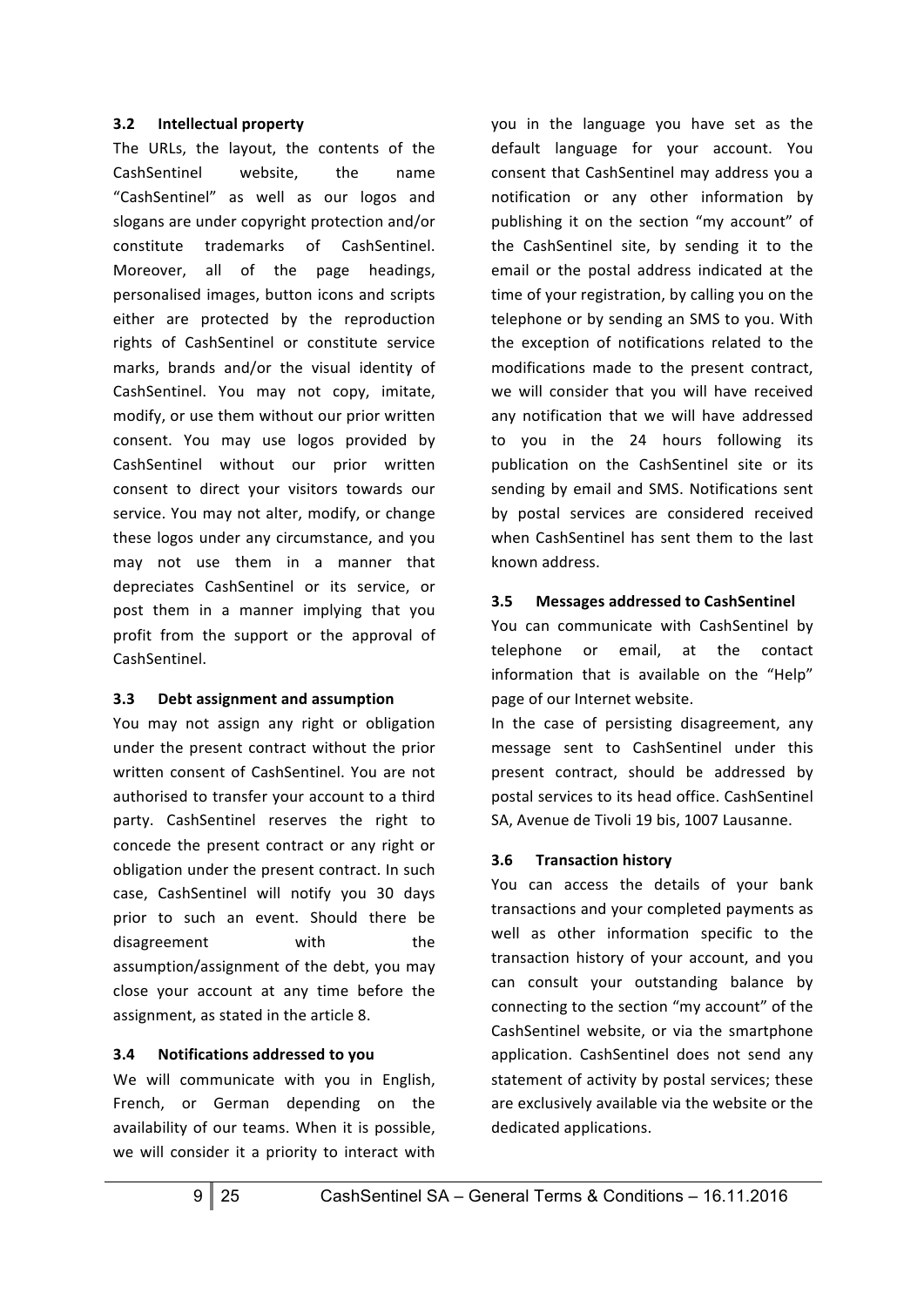The access to this information may be blocked if CashSentinel has suspended your account due to an investigation or suspicion of fraud. This suspension shall be lifted as soon as its causes cease to exist.

#### **3.7** Modification of the present contract

CashSentinel may modify this contract for the use of the service (hereafter referred to as "modification") at any moment by notifying you of the previously mentioned modification. Except in an emergency, the modifications shall be announced beforehand through the publication of a modified version of the present contract on the CashSentinel website or by another suitable means, which will notify you of the date it shall come into effect. Modifications shall be considered accepted in the event you do not terminate the contractual relationship within one month. However, it is generally held that this notice shall not apply if the modification relates to the addition of a new service, of a new functionality to the existing service or to any other change that we reasonably consider does not decrease your rights nor increases your responsibilities. In this case, the modification will be carried out without no preliminary notification being addressed to you and will be immediately applicable.

In case you do not consent to a certain modification, you need to close your account. If you do not express your refusal of the modification by closing your account during the notice period, you will be deemed to have accepted it.

# **4 Types of account and eligibility**

#### **4.1** Accounts for individuals

CashSentinel allows individuals to use the service for the purpose of buying or selling (a) vehicle(s) to other individuals or professionals.

In order to be eligible for the use of our service, you must (i) be a resident of a country listed on the page "More information-Countries" of our website; (ii) have full legal capacity to conclude a contract and (iii) be at least 18 years. Moreover, when you register an account, you declare that you do not act on behalf or for the benefit of another natural or legal person. To infringe on this article represents a serious violation and may be punishable by law.

#### **4.2** Accounts for professionals

CashSentinel allows the professional companies aiming to purchase/sell pre-owned vehicles to use the service to sell vehicles to private individuals or other professionals.

In order to be eligible for the use of our service, the company must (i) be governed by the laws of a country listed on the page "More information - Countries" of our Internet website; (ii) be registered by a representative of the company whose name appears in the Trade Registry. In this particular case, you may open the aforementioned account on behalf and under the direction of the company employing you.

#### **4.3 Sellers working on behalf of a professional (proxy)**

CashSentinel allows individuals employed by or acting under contract for professional companies that aim at purchasing/selling preowned vehicles to use the service.

In order to be eligible for the use of our service, the person must be employed or under legally valid contract written by a professional governed by the laws of a country listed on the page "More information–Countries" of our Internet website.

The rights and the obligations deriving from the purchase or sale made in the name of the professional entity by an authorised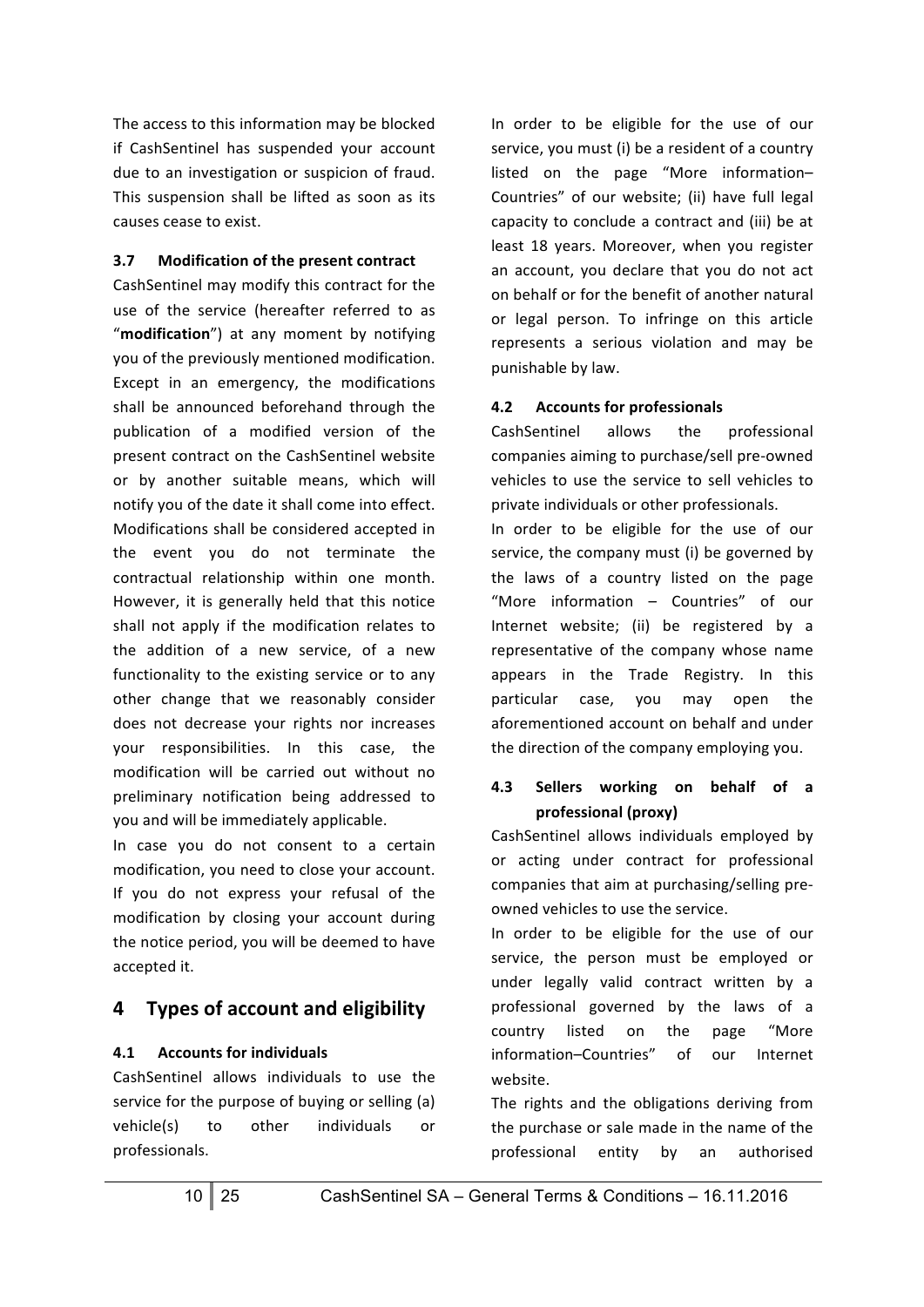representative pass to represented professional entity. In this case, the person is acting as an authorised representative of the professional entity. The professional shall provide to CashSentinel a list of its authorised representatives and any update deemed necessary. CashSentinel may require additional supporting documents.

Once the proxy is recognised and set up by CashSentinel, the proceeds of the vehicle sale are deposited automatically in the account of the represented professional entity. The proxy is legally binding until it is cancelled or until the professional entity is bankrupt.

Information regarding the transactions performed by the representative (particularly the names of counterparties and the amounts for the purchases and the sales) are placed at the disposal of the professional entity. The representative may only have access to information related to the transactions he has performed.

# **5 Funding an escrow on your account**

#### **5.1 Bank transfer to fund an escrow in your CashSentinel account**

A "bank transfer to fund an escrow in your CashSentinel account" is a payment through which you ask your bank to perform a monetary transfer from your bank account to the CashSentinel account.

Your funds are placed in an account exclusively set up and used for the escrow assets of CashSentinel clients at the CashSentinel partner bank, are declared as owned by CashSentinel users at the CashSentinel partner bank and remain separate from CashSentinel assets.

If a revocation deadline (cancellation) for the payment of your escrow is applicable in your country, CashSentinel will not credit the funds received from your bank on your CashSentinel account until the end of the period when a cancellation is possible.

CashSentinel only allows escrows incoming from a bank that is established in one of the countries listed on the page "More information–Countries" of our Internet website.

In addition, CashSentinel only allows escrows incoming from a bank account that belongs to you, namely that the account name at the bank corresponds to the name you declared when you registered your CashSentinel account.

Bank accounts incoming from a joint account, when you are one of the two recipients to the account name, is also allowed.

You must not fund your CashSentinel account from a bank account which is not yours (your name does not appear in the account name at the bank), or which is not established at the address that you have declared to CashSentinel.

In such a case, CashSentinel will reject your escrow and the funds will be returned to you.

At the time of such a procedure, CashSentinel carries out a compliance verification to prevent criminal activities, which can entail a delay or another consequence, as indicated in the article 5.2.

#### **5.2 Verification of your escrow bank transfer**

The verification of your escrow bank transfer is the procedure through which CashSentinel authenticates the origin of your funds.

CashSentinel has a legal bound to perform a verification of the individuals who use the service, as well as the origin and the destination of the funds.

In this context, when one of the criteria used by CashSentinel to detect an increased risk of criminal activity is met, CashSentinel carries out thorough verifications and applies the procedures according to the laws effective in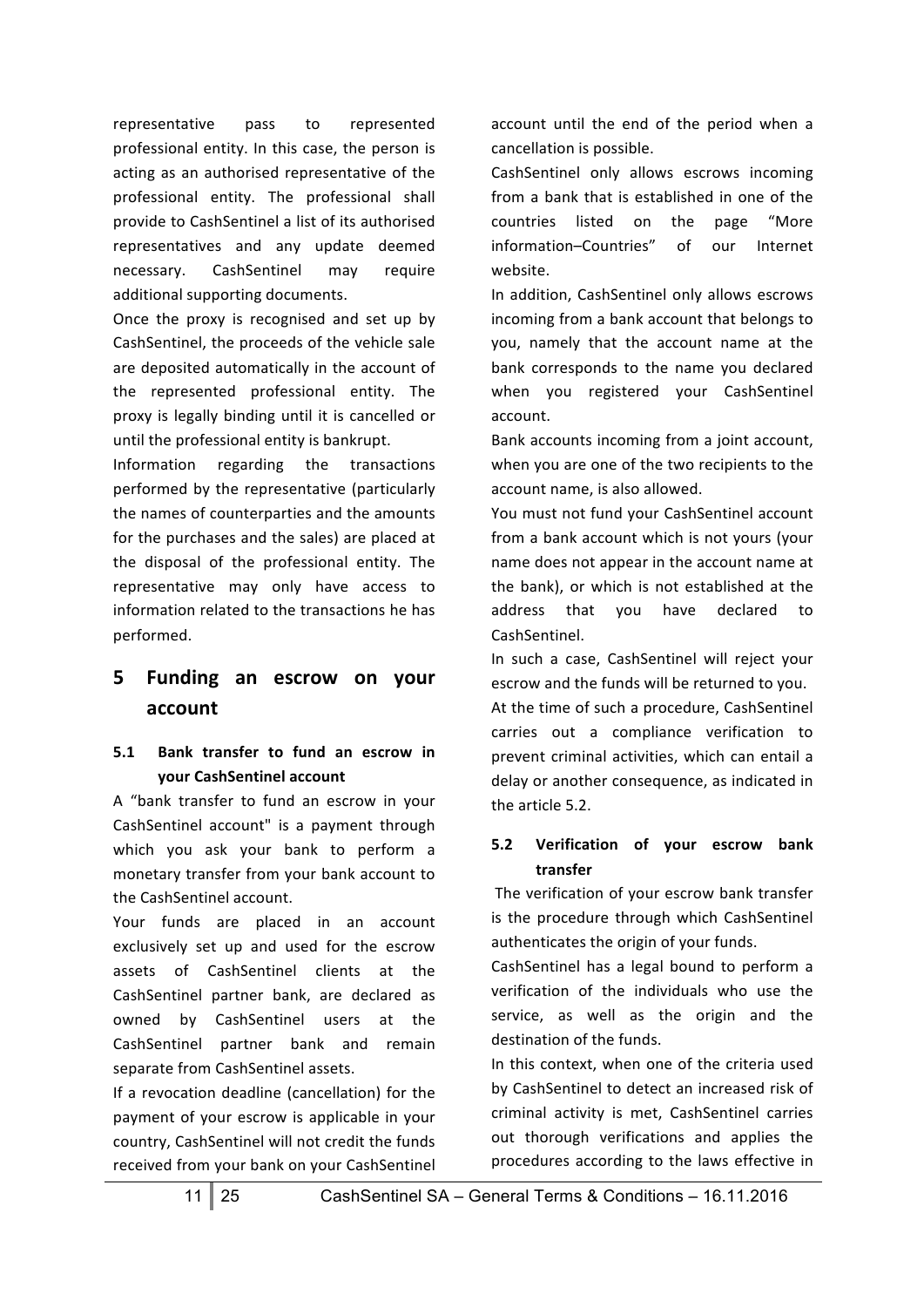your country against money laundering and/or criminal activities. In Switzerland, the law in question is the federal law of October 10, 1997 on money laundering (LBA; RS 955.0) and of the Swiss Criminal code (RS 311.0).

If, during the verification, CashSentinel identifies a risk, CashSentinel may be required to notify the competent authorities about certain information concerning you and/or your transactions. The competent authorities will take the appropriate decisions regarding your funds and the involved users.

The verification procedure does not constitute verification or evaluation by CashSentinel of the commercial transactions, the moral standard, or the reputation of one party to the transaction, and shall not be interpreted as a sign of disrespect to any person whatsoever.

### 5.3 **Execution of your payment orders by CashSentinel**

Subject to the terms set in the present contract (and your respect of the aforementioned terms), you accept that we execute any payment order that you may have passed via our service and immediately credit the CashSentinel account of your counterparty. 

The transfer of funds shall be irrevocable once the CashSentinel system has received your order of payment. You may not revoke it or by any other means withdraw your consent regarding the execution of the payment transaction.

"Order of payment that you would have passed" is used to indicate the conclusion of the transaction via the mobile system made available by CashSentinel. The process involves three steps for the Buyer and two steps for the Seller. These different steps are designed to help you understand the characteristics of the proposed transactions, whether buying or selling.

These steps inevitably require an action on your part; in the case of purchase, a "secret word" of which you were personally notified at the time of your registration.

Whether buying or selling, the execution of these steps represents a valid consent aiming to authorise the order of payment. The consent is considered validly granted when you send your secret word to a Buyer, and when you share your key with a Buyer then send his key to the Seller. These steps are executable exclusively through the mobile phone number that you entered during your registration process.

#### **5.4 Duration of the escrow**

CashSentinel allows you to keep your funds in escrow for a maximum period of ten working days. Beyond this period, CashSentinel will reimburse your funds automatically according to the provisions of article 7.

#### **5.5 Changing of year**

Each year, on the  $31<sup>st</sup>$  of December, you should not have more than CHF 25'000 CHF on deposit. If a higher amount is on deposit on your account, CashSentinel will automatically sent back your funds, according to the article 7, on the  $31<sup>st</sup>$  of December or a few days earlier.

#### **5.6 Interest**

CashSentinel is an escrow service and shall be used under no circumstances for savings or deposits. You will not receive any interests or any revenues from the funds held in escrow with CashSentinel.

#### **5.7 Escrow and currency**

You must only send money to CashSentinel in the official currency of your country. In the event your transfer was carried out from an account with a different currency, conversion rates are applicable by our partner bank. These expenses will be charged to your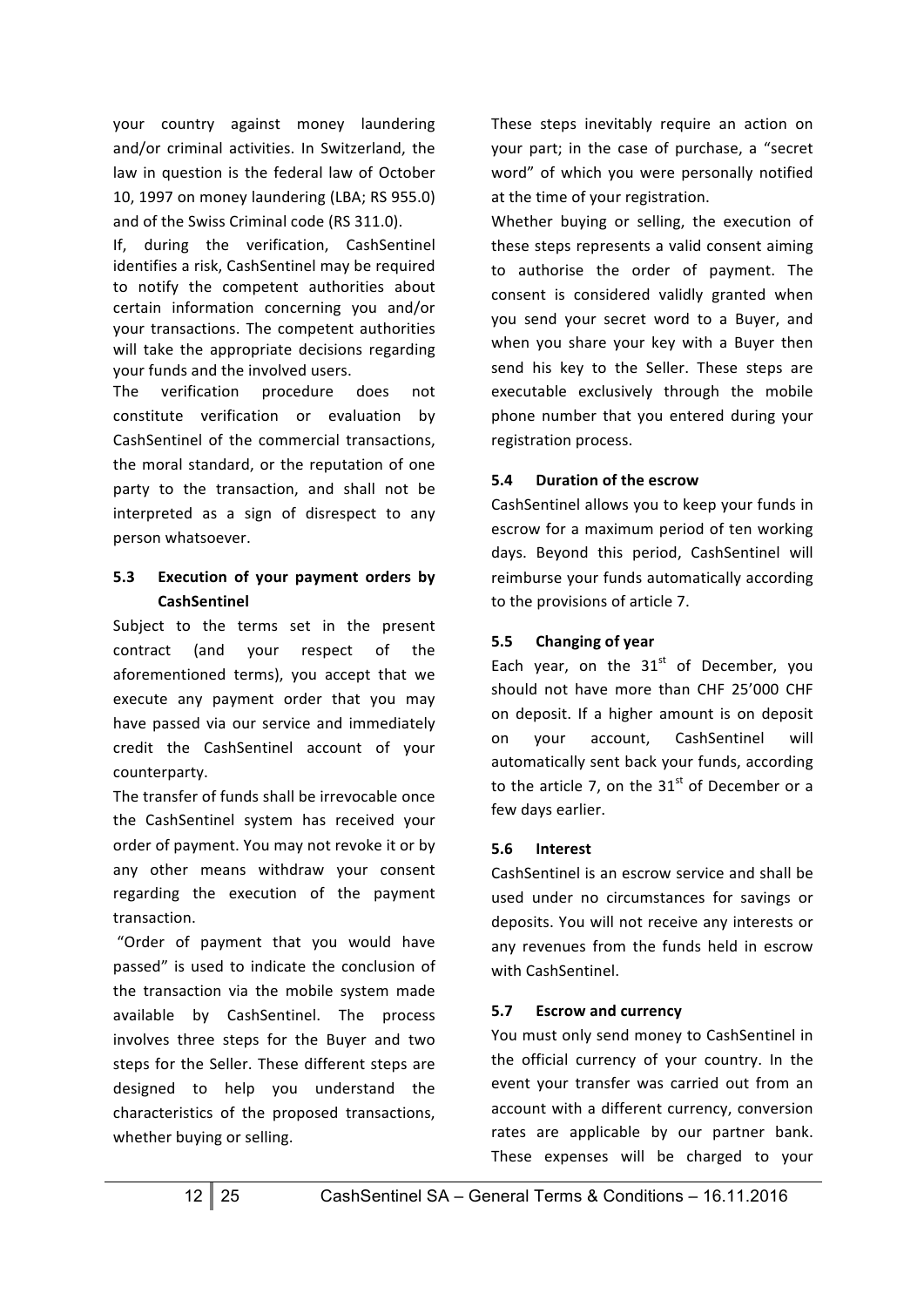account and will not be reimbursed to you, even if you do not finalise the transaction. Additional fees may be collected by your bank when the reimbursed amount is paid.

The exchange rate is applied immediately when the funds are put in escrow as per the rates posted by our partner bank.

#### **5.8 Taxes**

When required, it is your responsibilities to determine which taxes apply to the payments sent or received, and to collect, declare and pay the appropriate taxes to the corresponding tax authorities. CashSentinel is in no instance responsible for determining, collecting, declaring, or paying taxes associated to a transaction.

# **6 Fees, balance and information relating to the transactions**

#### **6.1 Fees**

CashSentinel does not charge any fees for opening and closing accounts. CashSentinel does not charge Buyers any fees for holding a sum in escrow if they have not completed the transaction.

CashSentinel charges Buyers a fee only in case they finalise a transaction. No fees are charged to the Seller.

Fees are posted on our Internet website under the section "More information -Prices".

CashSentinel may offer new services or additional and/or optional benefits in the future. These will be clearly indicated on the Internet website of CashSentinel, including their prices.

## **6.2 Balance and information relating to the transactions**

You may check your balance and information pertinent to your transactions by connecting to your account. The history is only updated and made available when your account is detected as active. CashSentinel reserves the right to charge fees for the supply of additional information or the supply of the history of transactions and other information relating to a commission in another form. CashSentinel shall ensure that the details of each transaction can be consulted online for a period of at least 24 months starting from the date of the initial availability.

#### **6.3 Sums owed to CashSentinel and netting of balances**

For all its claims arising from commercial transactions with the customer, whatever their expiry or their currency shall be, CashSentinel has the right to call upon compensation and the right of lien on all the values that it holds in escrow or that it holds in escrow with a third party on behalf of the customer. The right of lien shall take effect along with the claim. Once the client has received a formal notice, CashSentinel is entitled to enforce the assets by bringing legal proceedings or by mutual agreement. Insofar as CashSentinel realises escrow values, it is bound to conduct a recount and must return to the client any resulting surplus.

# **7 Reimbursement of escrow funds**

#### **7.1** Reimbursement transfer to your bank **account**

A "reimbursement transfer to your bank account" is a payment for which CashSentinel credits to your bank account:

Funds leftover in your escrow account because there was no transaction. In this case CashSentinel returns all the funds placed in escrow  $-$  excepting potential foreign exchange fees, as explained in article 5.7.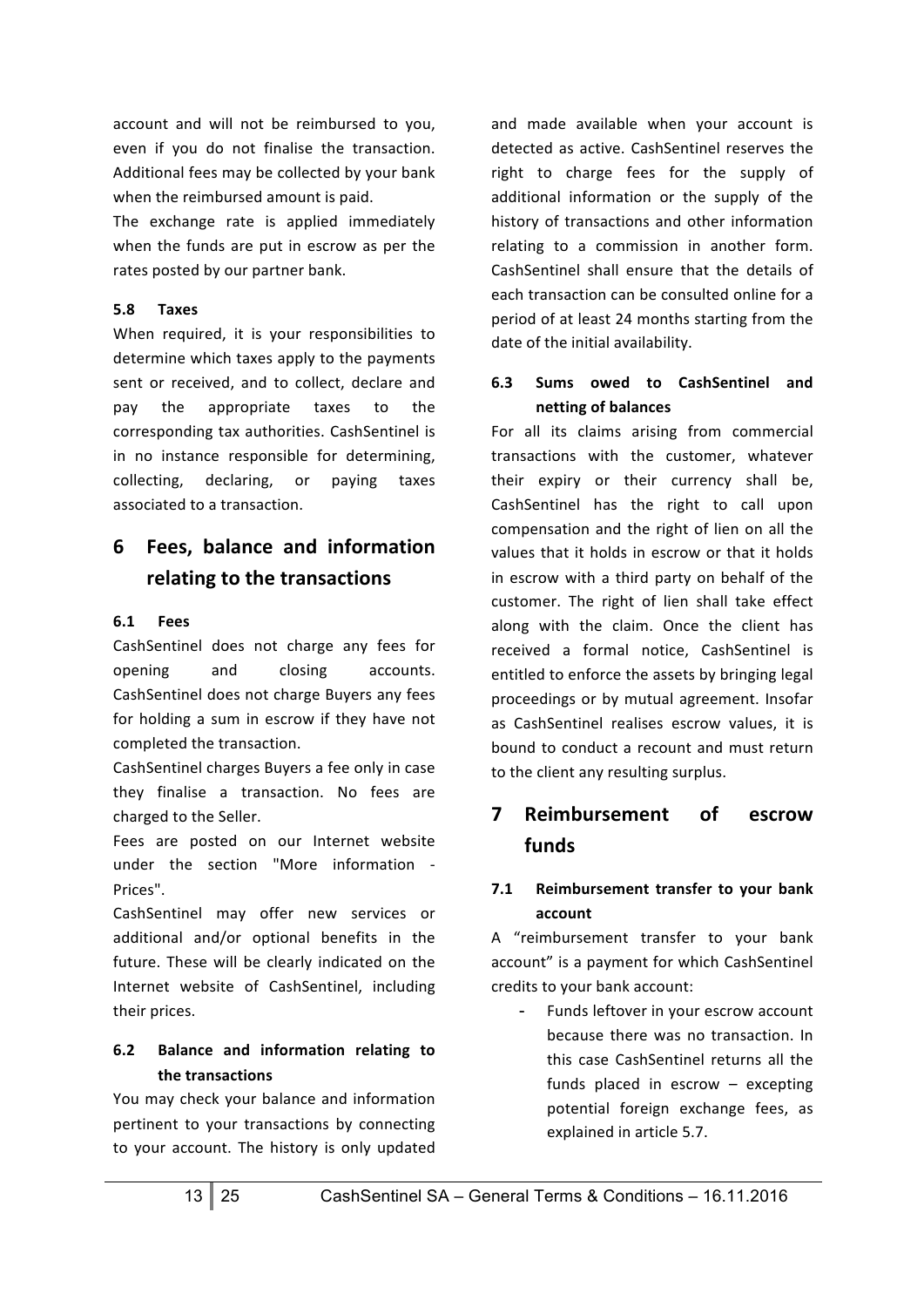- Funds leftover after a transaction, if funds remain in your account after deduction of the transaction amount and the CashSentinel service fee.
- Funds credited by CashSentinel if you are the beneficiary of a transaction from another user.

#### **7.2** Reimbursement trigger

CashSentinel shall only maintain your funds for a limited period (see article 5.4).

In the absence of a transaction during this time, CashSentinel shall return your funds automatically to the account that has transferred the funds initially to the escrow.

When you complete a transaction, CashSentinel returns automatically the remaining funds after having deducted the amount of the transaction as well as the CashSentinel service fees, without waiting for the duration of the escrow to expire.

When your CashSentinel is credited after a sale transaction, CashSentinel automatically generates a payment for the benefit of your bank account without waiting for the duration of the escrow to expire.

When you place funds in escrow, you may ask for an early reimbursement at any time through our Internet website.

#### **7.3 Disbursement period**

Any reimbursement payment automatically generated by CashSentinel or that you may have requested through our website, whether a transaction is completed or not, must be allowed a theoretical maximum disbursement period of three working days before the sums appear in your bank account.

In some exceptional cases, CashSentinel may lengthen this period with the aim of carrying out lawful verifications pertaining to the prevention of criminal activities; this may involve a delay or other consequences, as indicated in article 5.2.

# **7.4** Request for an extension of the escrow **period**

CashSentinel will not permit an extension of the period mentioned in article 5.4. However, you have the possibility to open a new escrow at any moment.

An exception may be granted with the sale of a vehicle. CashSentinel then generates an order of payment automatically for the funds resulting from the sale; it is then possible for you to ask that these funds be maintained with CashSentinel for purchasing a vehicle shortly after having carried out your sale.

#### **7.5 Destination account for the funds**

When funds received from your bank account are placed in escrow, CashSentinel automatically registers the details of the account you used to perform the escrow operation. 

CashSentinel uses the details of your account later automatically for every bank transfer that concerns you.

When you sign up for the service, you are offered to enter your bank details for the case where the first transaction you perform is a sale. In that case, these details shall be used for any bank transfer that concerns you.

Barring exceptional circumstances, CashSentinel shall not allow you to modify vour bank details.

You agree to communicate to CashSentinel exclusively the details of bank accounts that belong to you. By "belong to you", it is understood that you are the beneficiary to the account registered with the bank.

You must not provide account details of a bank account that is not yours (your name does not appear in the account name at the bank), or which is not established at the address that you have declared to CashSentinel.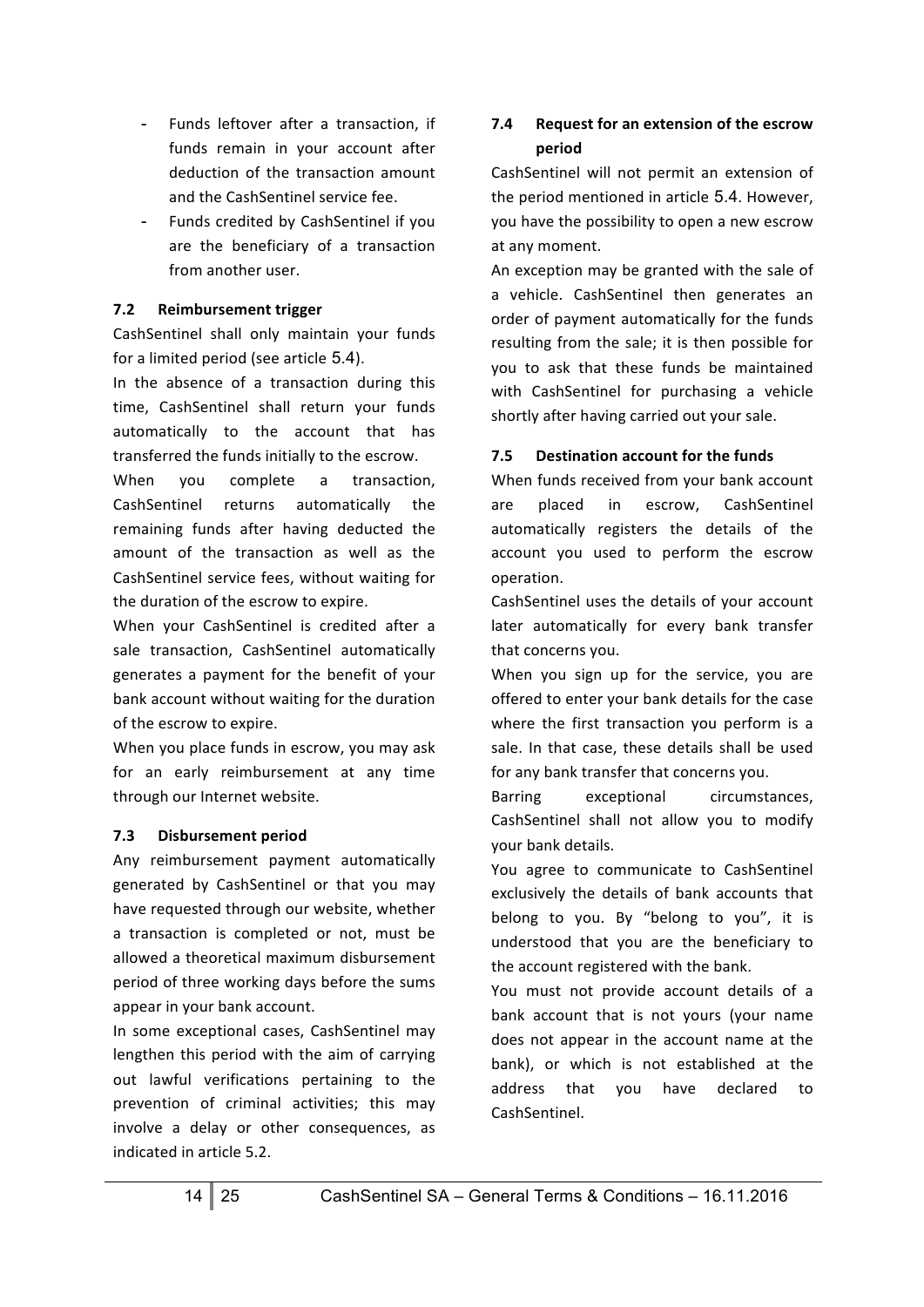In that case, CashSentinel will not be able to perform the disbursement. You will be asked for new bank details.

At the time of such a procedure, CashSentinel carries out a compliance verification to prevent criminal activities, which can entail a delay or another consequence, as indicated in the article 5.2.

# **8 Duration of the contract and**  the closing of your account

## **8.1 Duration of the contract and the procedure for closing your account**

The present contract is effective from the moment you successfully open an account with CashSentinel; it shall remain effective until it is terminated, irrespective of the reason. Subject to having fulfilled your obligations established in accordance with this contract, you may close your account and terminate the contract at any time. CashSentinel will transfer to you any remaining balance before finalising the closure of your account.

There are no account closing fees.

Although you may close your account at any moment without owing any fees, please note that after your termination of this contract, you shall remain liable to CashSentinel for any obligation born before the termination of this contract.

# 8.2 **Limitations related to the closing of your account**

You may not close your CashSentinel account to evade any verification related to problems of transaction legality and the prevention of criminal activities. 

If such a case occurs, and in spite of your request for closing of the account, CashSentinel shall continue the procedures in progress according to its legal obligations.

You shall then continue to fulfil the obligations related to your CashSentinel account, even after requesting its closing.

# **9** Your responsibilities

## **9.1 Use of the CashSentinel service**

CashSentinel offers a service, which is studied specifically to facilitate transactions related to vehicles. By using the CashSentinel service, you agree not to:

- a. Use the service to violate an applicable law or the rules of this contract, any law whatsoever, any contract or any regulation (i.e. those governing financial services, and in particular the fight against criminal activities, consumer protection, unfair competition, non-discrimination or misleading publicity);
- b. Use the service to carry out transactions of any goods other than vehicles;
- c. Attempt to use the CashSentinel service to conduct a transaction with individuals who reside in a country that is not supported by CashSentinel;
- d. Provide false, inaccurate or misleading information; refuse to cooperate within the framework of an investigation or to provide a confirmation of your identity or of any other provided information:
- e. Use a proxy to ensure your anonymity;
- f. Handle your business or use the service in a manner that generates or is likely to generate disputes, complaints, cancellations, oppositions, expenses, fines, penalties and other liabilities for CashSentinel, for a user, for a third or upon yourself;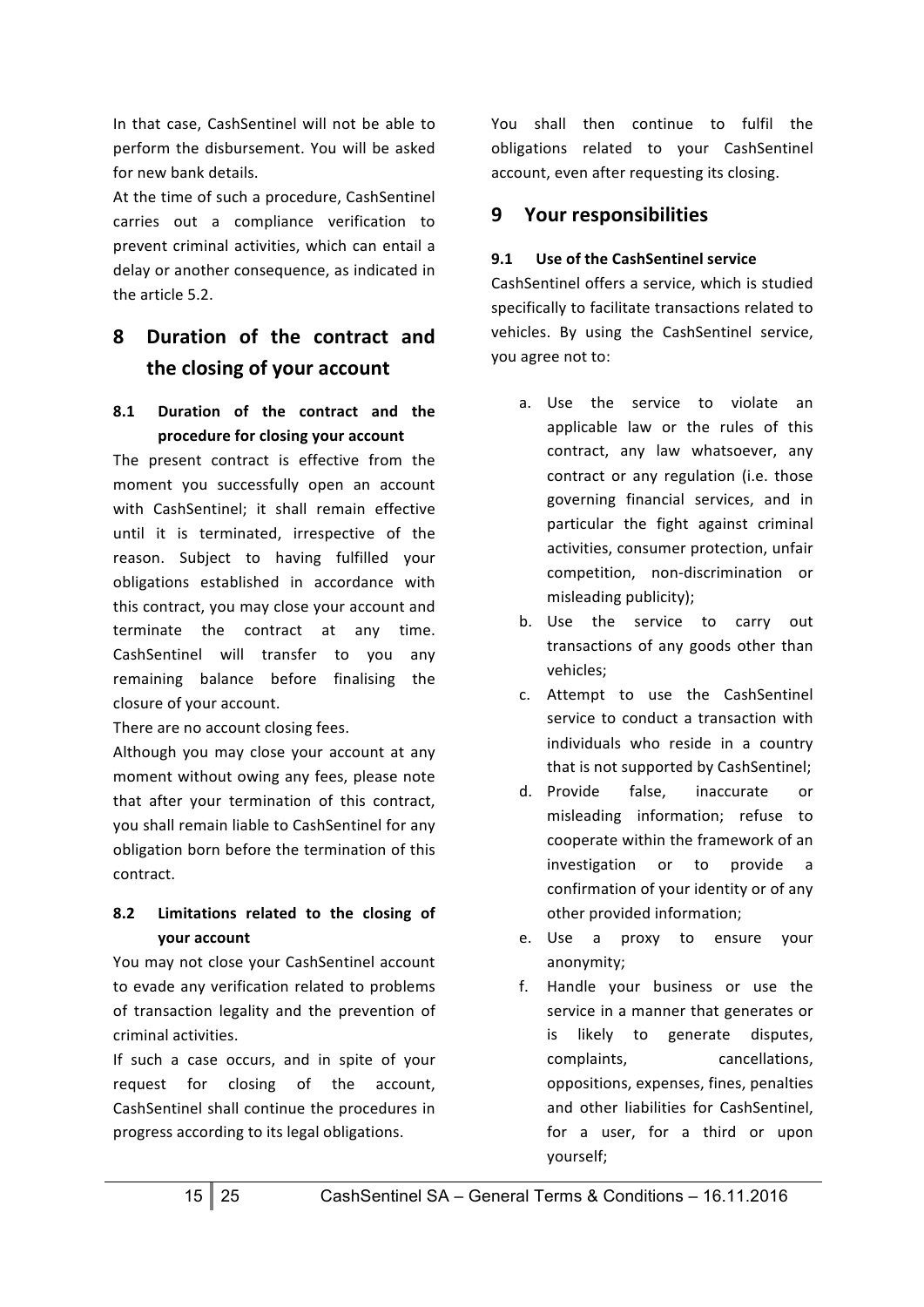- g. Use your account or the service in a manner that CashSentinel or our bank partner and/or the payment processing company deems reasonably abusive;
- h. Undertake activities which pose or may pose a risk of credit or fraud, a sudden increase, an important level or an otherwise prejudicial level of exposure (as may be reasonable for CashSentinel to believe on the basis of available information);
- i. Reveal or distribute another user's information to any third party, or use this information for marketing purposes without having received the express assent of the user to do so;
- j. Undertake an action that would unreasonably or disproportionately burden our infrastructure:
- k. Transmit viruses, Trojan horses, worms or any other data-processing program able to damage, obstruct, intercept surreptitiously or expropriate any system, data or other personal information;
- l. Use a robot, a spider, or another automatic device or manual procedure allowing to control or copy our site without our prior written authorisation;
- m. Use any device, software or program which allows to divert or interfere with our site or service ("hacking");
- n. Copy, reproduce, communicate to a third party, alter, modify, create works derived from, or post in a public way any content of the CashSentinel website without our written assent:
- o. Take any action that may cause us to lose one of the services provided by our Internet service providers, our

payment processing companies or any other suppliers;

- p. Neglect to comply with your duty of care obligations under article 9.3. We shall not be responsible for the fraudulent use of your CashSentinel account by any person other than yourself, resulting from the nonobservance of the safety regulations;
- q. Allow that your use of the service entails for CashSentinel a risk of nonconformity with the obligations that CashSentinel has in regards to the fight against criminal activities, the fight against the financing of terrorist activities or any other similar legal obligation.

This list of activities is not exhaustive. Generally, any activity whose goal is not the use of the service by you, with your own funds for the purchase or sale of a vehicle that is rightfully yours or that is owned rightfully by the salesperson is proscribed. The non-observance of this clause may give rise to criminal proceedings initiated by CashSentinel, third parties involved and/or victims of prejudice, or the authorities concerned, depending on the gravity and the damage resulting from your non-observance of this clause.

#### **9.2 Registration and declarations**

CashSentinel reserves the right to confiscate the funds put in escrow and to initiate proceedings as per its legal obligations and beyond in the event of misrepresentation, of falsified documents, of attempt at fraud, of swindle, of money laundering attempts or in case the service is used for criminal activities. You are responsible in particular for:

A. The information you declare to CashSentinel at the time of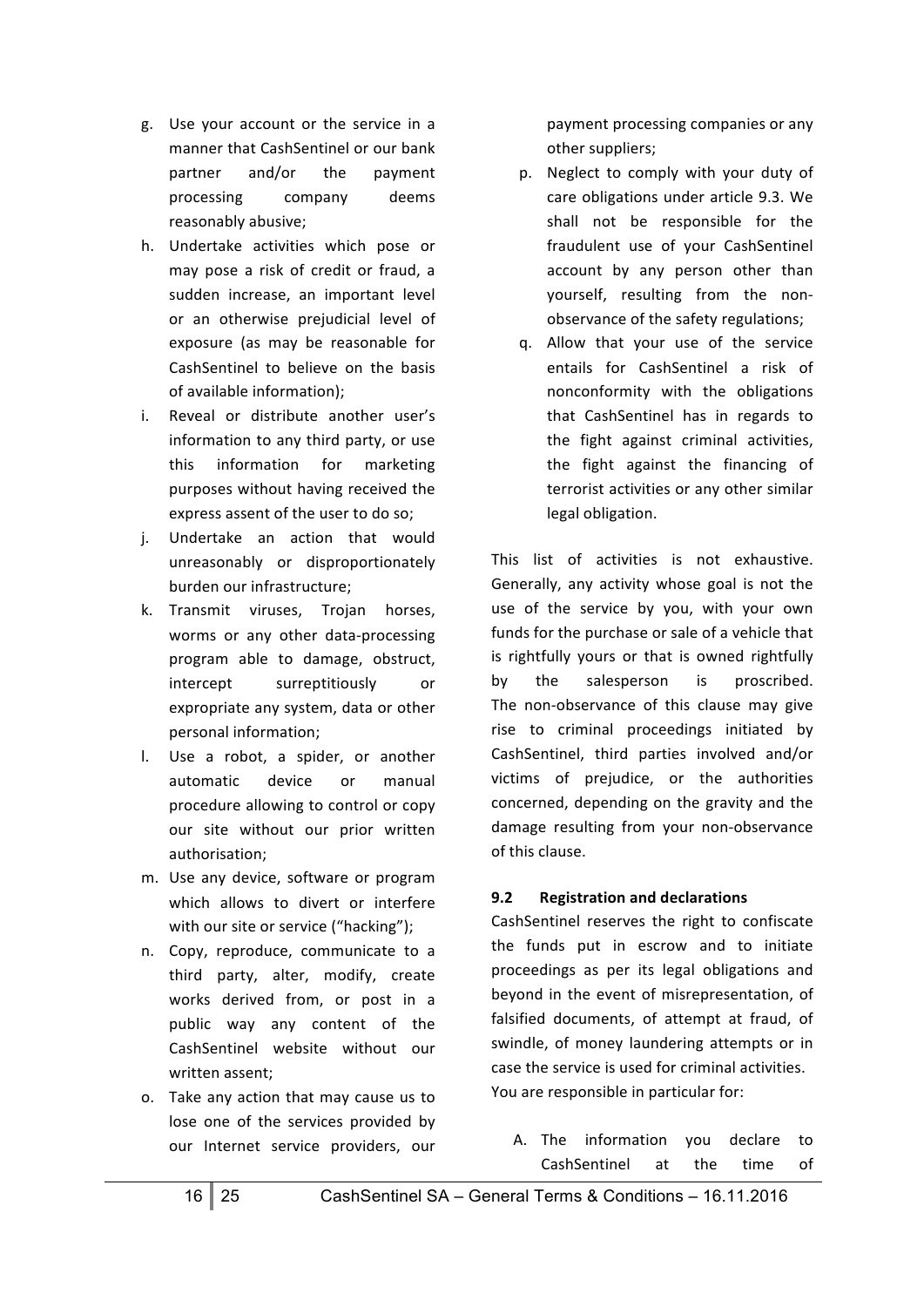registration, in particular your name, home address and date of birth. You commit to declaring honestly this information concerning you during the registration process;

- B. A copy of the identity document provided at the time of the registration. You commit to transmitting to CashSentinel a copy or a photograph of the valid identity document in your possession, and which is not altered nor falsified;
- C. The mobile telephone number that you enter during the registration process. You commit to enter only the number which is personally assigned to you by the telephone operator that concedes it;
- D. Only putting funds that belong to you in escrow with CashSentinel. transferred from an account that belongs to you;
- E. Purchases and transactions performed through the service.

#### 9.3 **Duty of care to ensure the safety of your CashSentinel account**

The safety of your CashSentinel account and transactions rests on the following elements:

- Your password. It is used to access the website as well as to open the smartphone application. It does not enable the conclusion of the transactions.
- Your secret word. It is specific to a purchase. It is provided to you by email  $(1<sup>st</sup>$  transaction) or online (later transactions). It is destined for a single use and enables you to finalise a purchase by SMS or within the application.
- Your verification numbers. Each number is specific to a sale. They are provided through postal courier

services. They are destined for a single use and enable you to verify the authenticity of the sale confirmation sent to you by CashSentinel during an SMS sale.

You are required to comply with the following Duty of Care regulations in order to preserve the safety of your account:

- a. Never write your password or secret word in a manner which can be understood by another individual;
- b. Do not choose a password consisting of a succession of letters or numbers that are easy to guess;
- c. Do not authorise anyone to gain access or use your secret word specific to a transaction;
- d. Do not save the document that you receive by mail containing your secret word, on your mobile telephone;
- e. Immediately declare to CashSentinel the loss or the misplacement of the mobile telephone linked to your account;
- f. Immediately declare to CashSentinel any suspicion that your password. transaction secret word or verification numbers have been compromised;
- g. Never communicate your password, your secret word or your verification numbers by telephone or by writing; CashSentinel never requests this information from you by telephone, by email, on the Internet or by written mail;
- h. Check that the SMS you receive in the name of CashSentinel comes from the number which is communicated to you by CashSentinel;
- i. Do not send any SMS regarding your transactions except to the number communicated to you by CashSentinel;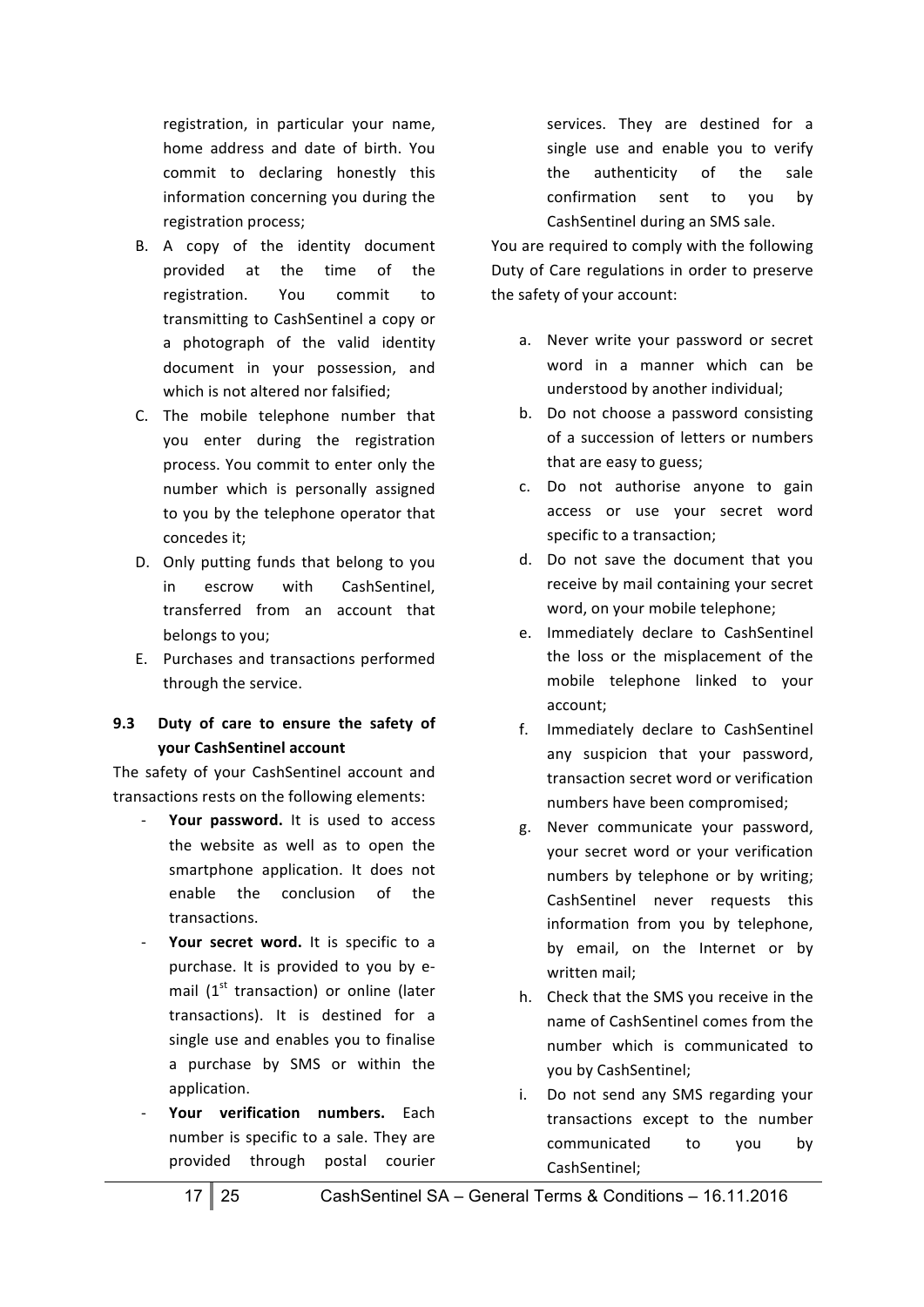j. Protect yourself from phishing attacks that lead to fraud by following the recommendations suggested on our Internet site, under the section "More information - Safety".

## **9.4** Report any non-authorised transaction **before 24 hours**

Any transaction conducted from your account is reported by e-mail to the address you submitted and with an SMS sent to the telephone number that you submitted. In addition, they are constantly visible under the section "my account" on our website, and in your smartphone application. You may also view your last transactions via SMS, by sending "LAST" to our SMS number.

When you place a sum in escrow with the purpose of carrying out a purchase, you agree to monitor actively and at least once per day your email account and the SMS received on the mobile telephone you specified as yours for the duration of the escrow.

When you receive one of these two elements and in the absence of different provisions in the law, CashSentinel shall grant you a period of 24 hours to report an anomaly or a transaction that you do not recognise as your own.

Reporting an anomaly or a transaction that you do not recognise as your own is done through the customer service, which is available during working hours posted on the "Help" page of our website.

Customer Service will respond appropriately and guide you through the next stages to ensure the safety of your account, your funds, and your transaction(s).

# **9.5 Report any other non-authorised action**

You are required to notify CashSentinel immediately when you become aware of a loss, theft, misappropriation or any other unauthorised use of the mobile telephone you registered with your account and/or of your connexion and transaction information.

It is important that you notify CashSentinel immediately if you have reasons to believe that an unauthorised use of your account occurred. One of the following situations characterises an unauthorised use:

- A. The unauthorised access of your account;
- B. Your password, your secret word or your verification numbers were compromised or lost;
- C. Your mobile telephone that you registered for the use with CashSentinel was lost or stolen.

You are also required to notify us immediately if you have reasons to believe that an error was made in your account, whether it is in your favour or not.

We will hold you responsible for any unauthorised use of your CashSentinel account if you fail to fulfil your duty of care.

# **10** Measures taken by **CashSentinel**

## **10.1 CashSentinel Obligations**

- a. CashSentinel ensures your safety elements (password, secret word and verification numbers) are not revealed by CashSentinel to other people;
- b. CashSentinel prevents any use of your safety elements after having been notified by you in accordance with article 9.3.

## **10.2 In general:**

If we have reasons to believe that you are using CashSentinel for purposes not specified herein by the present contract, particularly those described in article 9.1, or if we believe that your account was used without your assent, we may take the necessary measures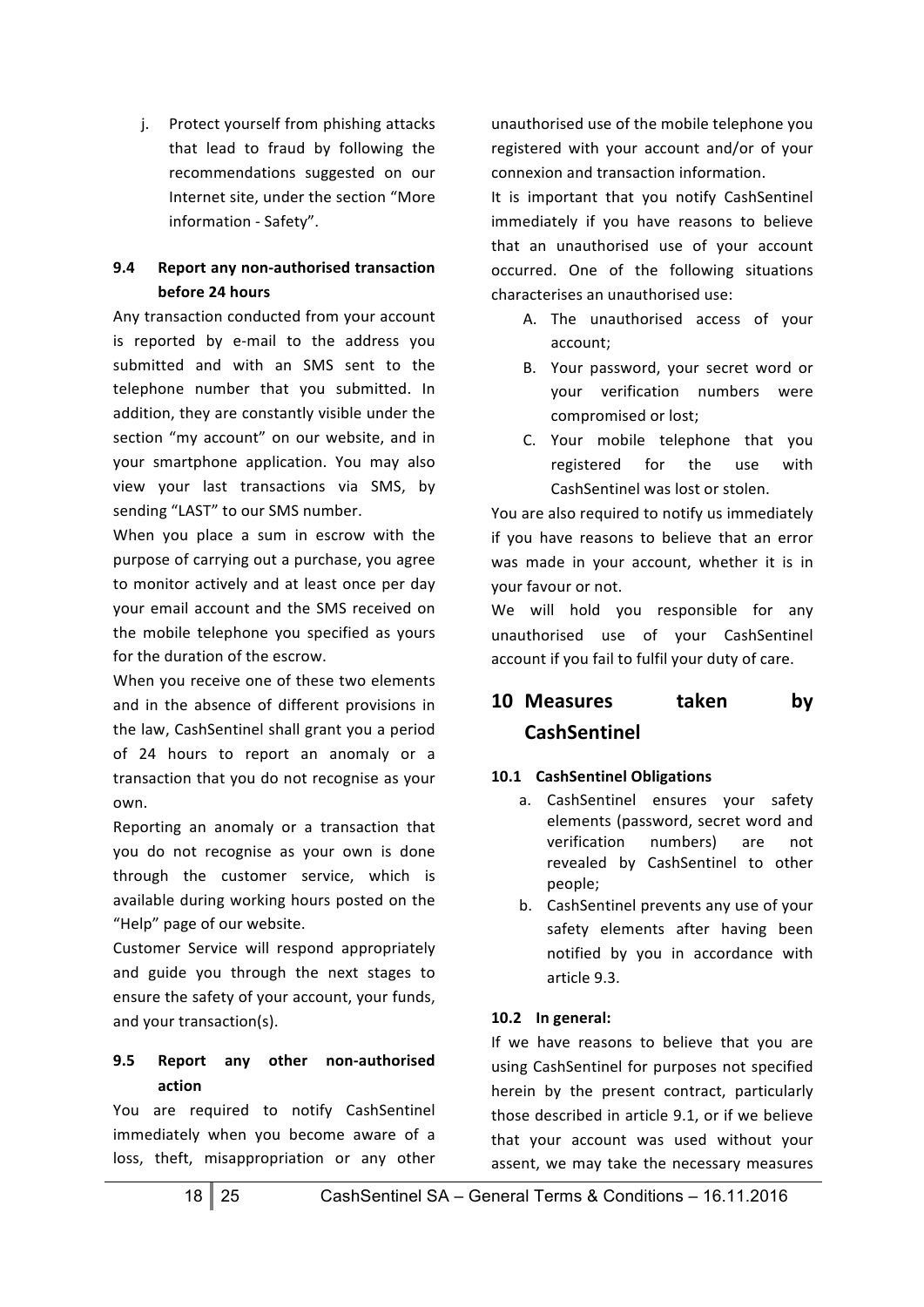to protect CashSentinel, a third party, or yourself of the risks of cancellation, opposition, complaint, fraud, expenses, fines and any other liabilities.

CashSentinel is not responsible for the consequences that such a step can have on you.

We may take the following actions:

- A. Temporarily suspend, block, and limit your right to use the CashSentinel service, or entirely suspend, block, limit your right to use your account, or suspend, block, limit your right to use your account within the context of a particular transaction, at any time and without incurring liability for doing so. That, in turn, may suspend your ability to put funds in escrow or to receive your refunds. In principle, we will send you a prior notice in the case of suspension but us may, if required by our legal obligations or if proven to be reasonable (for example, if you breach the terms of the present contract or if we deem it necessary for security reasons or to prevent fraud or criminal activities), suspend your right to use the service or to use your account without addressing you prior notice:
- B. Block your funds for an unspecified but reasonable period within the course of the investigation to be carried out if CashSentinel estimates that you failed to comply with the terms of this contract; or if your counterpart declared an error or a fraudulent transaction, within the framework set forth in article 12.
- C. Refuse any payment transaction at any given moment. Our sole obligation shall be to inform you of the refusal, to give you the rationale, and to explain to you how you can

solve the problem when possible, upon your request, unless it is prohibited by the legal obligations of CashSentinel;

- D. Request information or ask you to update inaccurate information that you may have provided us;
- E. Cancel any escrow payment (i.e., return it towards the sender bank) which breaches or which we, based on reasonable doubt, suspect of breaching the terms set forth in this contract;
- F. Detain an escrow payment or escrow funds within the framework of our legal obligations in respect to preventing of terrorism and preventing criminal activities;
- G. Communicate information related to your account and/or your use of our service with PolyReg and/or authorities within the framework of our legal obligations in respect to preventing of terrorism and preventing criminal activities;
- H. To refuse to provide our services to you in the future;
- I. Suspend your funds to the extent and as long as it is reasonably necessary to protect ourselves from the risk of liability. Typically, the initiation of an error proceeding or of fraudulent transaction procedure by your counterpart, rising from a payment which you received, and able to last the whole duration necessary for the investigation; or if you have debts towards CashSentinel, and
- J. Initiate legal proceedings against you;
- K. Close your CashSentinel account and terminate the present contract whenever we desire to do so, by addressing you a prior notice at least one month in advance;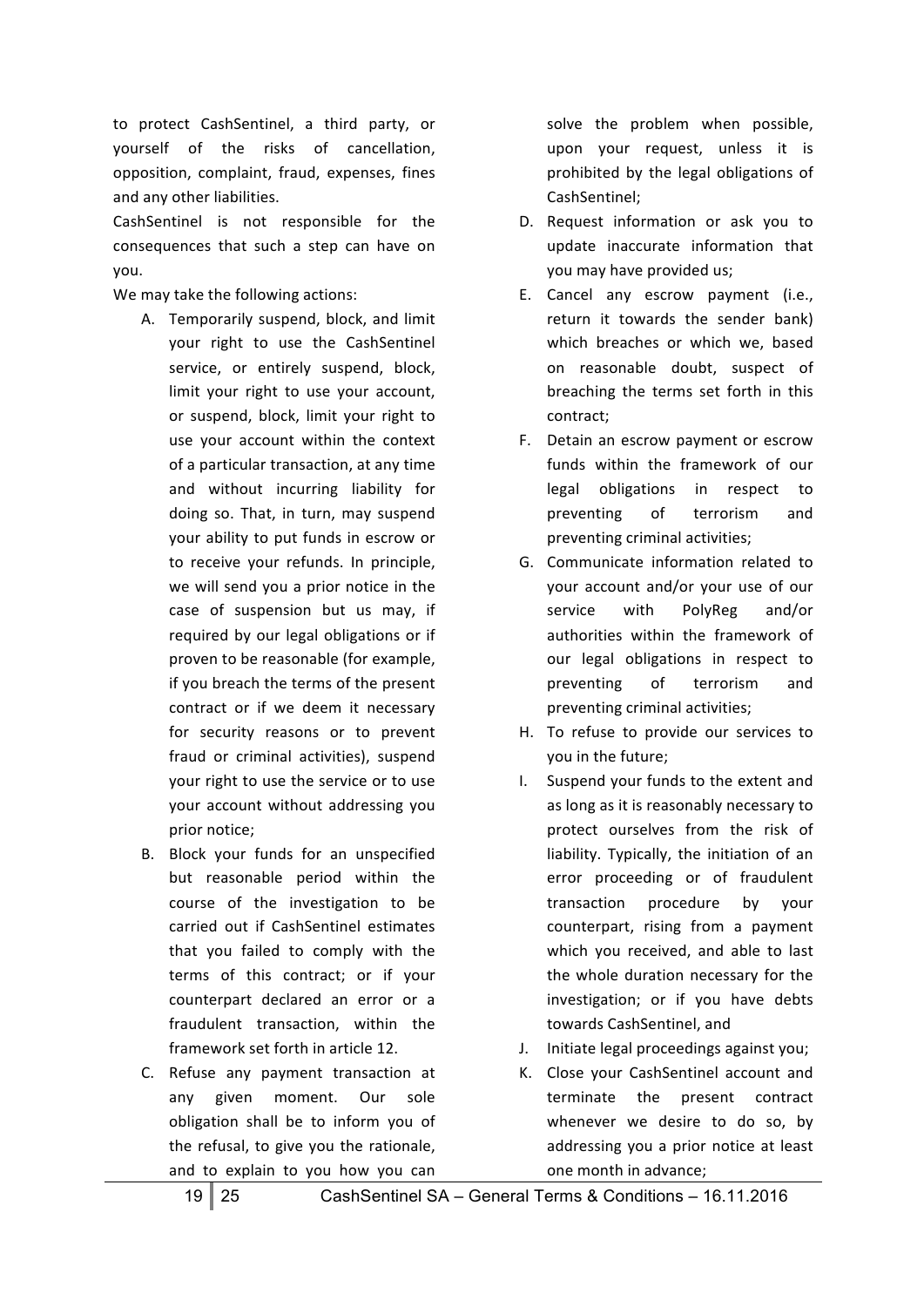L. We may also close your account and terminate this contract at any moment, without prior notice, in case you breach the terms of the present contract.

Unless otherwise specified by us, you should not use or attempt to use the service or your account whilst it is suspended or closed. You remain responsible under the present contract for the payment for all expenses and all other amounts incurred at any moment because of the use of your account, notwithstanding any cancellation, suspension, or closing.

#### **10.3 Request for additional information**

CashSentinel reserves the right to re additional information of you, other than the information indicated under this contract, so we may conform to our obligations relating to the prevention of criminal activities. You agree to answer any request for additional information, performed reasonably within this framework. 

We may require you to forward us by email or mail certain identification documents, or to prove the purchase or the sale of one or more vehicles. 

# 11 **Eventual bankruptcy** of **CashSentinel**

CashSentinel has an exit plan, which foresees the return of the deposit funds to the customers.

In the case of an eventual bankruptcy, CashSentinel's customers become the debtors having a normal third-class claim.

CashSentinel's customers have no protection against bankruptcy of banking institutions. This contract confers no rights to CashSentinel's customers towards Swissquote Bank SA.

# **12 Errors and unauthorised transactions**

#### **12.1 Definitions**

An error is defined as an erroneous entry presented on your CashSentinel account, i.e. an entry not corresponding to the instructions that you gave.

An unauthorised transaction is defined as the unauthorised use of your CashSentinel account, for example, as in the event of fraudulent use or use that you have not consented to.

A dispute is defined as a disagreement between you and the other party with regard to the execution or terms of the transaction, or in relation to the vehicle that is sold therein. Disputes are addressed in Article 14 and are therefore not subject to the provisions of this Article.

#### **12.2** Freezing funds and investigation

Whenever an error or unauthorised transaction is reported in less than 24 hours. CashSentinel shall freeze the transaction funds until the error is resolved.

CashSentinel then shall conduct an investigation with the Seller benefiting from the funds. In the absence of any challenge on his part, we will refund to you the total sum transferred by error or through an authorised transaction performed out of your account.

Should the recipient contest or if we think that a further investigation is necessary to clarify the circumstances surrounding the fraudulent access to the account or the conclusion of the transaction that you reported, we will extend the freezing of the funds and will contact you to clarify the circumstances, in accordance with the clauses of this contract.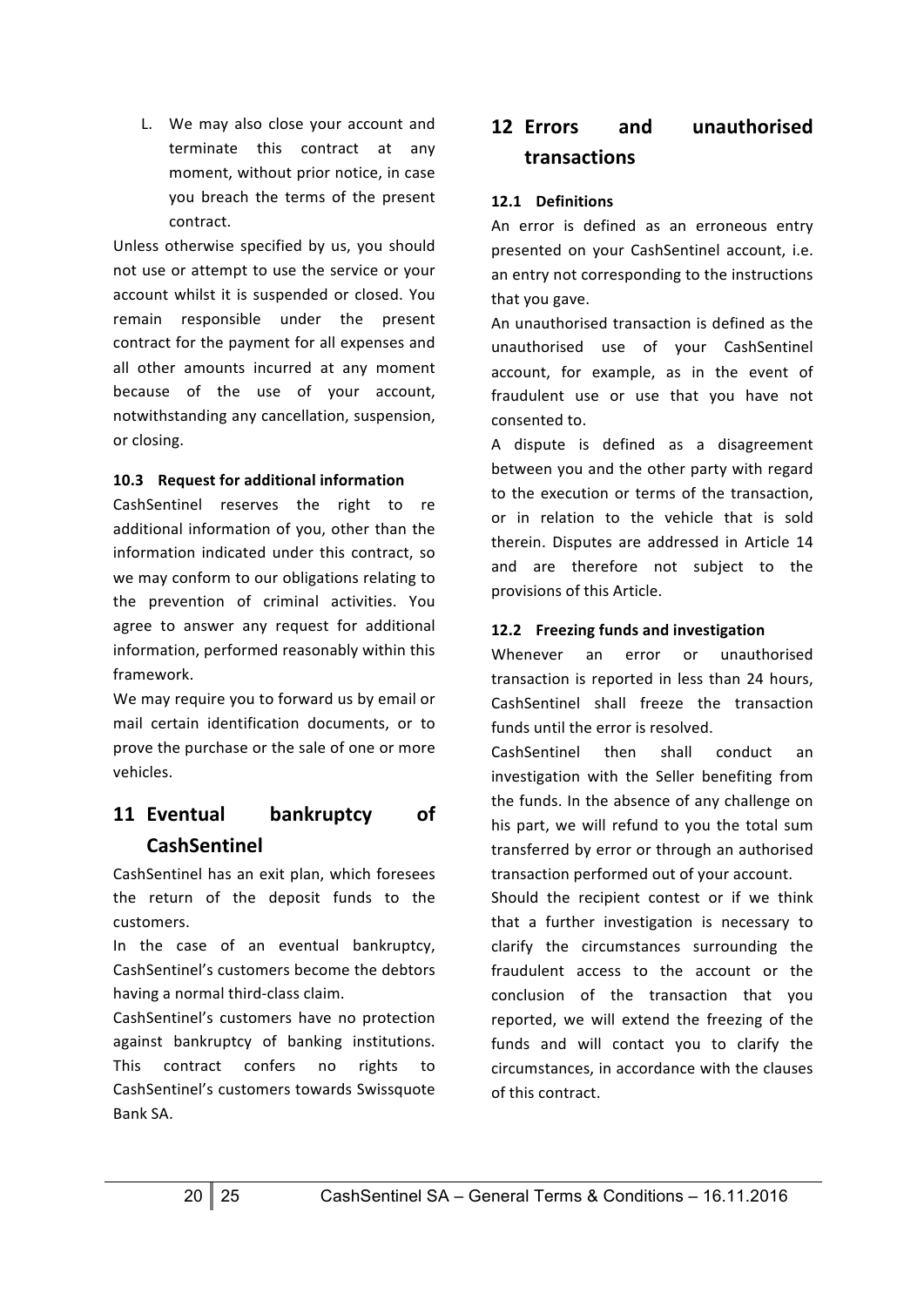#### **12.3 Police statement**

Depending on the circumstances of the reported problem, CashSentinel may ask you for a copy of a statement of complaint filed with the police authority to conclude the freezing of the transaction.

In case CashSentinel made such a request, 24 additional hours are extended to you from the moment you report a fraudulent or erroneous transaction to perform this procedure and provide CashSentinel with a proof of it.

In the absence of such proof before the due date, CashSentinel will resolve the transaction in favour of the counterpart, in accordance with its obligations.

#### **12.4 Notification to CashSentinel after 24 hours**

Beyond the period of 24 hours after the confirmation of the transaction, CashSentinel considers that you recognise the transaction as legitimate and as performed of your own free will. If you become aware of an error or unauthorised transaction after this period has expired, it is always advisable to inform CashSentinel as fast as possible according to the procedure referred to above; however, CashSentinel does not commit itself to being able to freeze the transaction and refund your funds.

## 12.5 **Information** related to the **circumstances of the error**

You agree to send us all information in your possession relevant to the circumstances of any error, unauthorised transaction, and/or unauthorised use of your account, and to take all necessary reasonable measures to assist CashSentinel in resolving the problem.

#### 12.6 Reporting errors to your benefit

You agree to report to CashSentinel any error, even if it benefits you. For example, you need to report to us any amount credited to your account that does not correspond to a transfer you have performed.

Do not try to use it to your benefit; you would be indebted the sum credited by error as of its correction.

#### **12.7 Error corrections**

We shall rectify any processing error that we discover. CashSentinel will credit you the entire sum transferred from your account by error, or part of it, on the express condition that CashSentinel acted negligently. The amount that is owed to you shall be calculated in proportion with CashSentinel's negligence and your contribution to the origin of the error.

If you received more money than was owed to you, CashSentinel may debit the additional funds from your CashSentinel account. There is no time limit to the application of such a possible correction.

# 12.8 Freezing funds in the course of an **error proceeding or a fraudulent transaction**

The proceeds of a sale that you received as a Seller may be blocked temporarily if the Buyer files proceedings of error or fraudulent transaction.

Such a procedure is only admissible if the Buyer acknowledges that he has not performed the transaction of his own free will. Any other case, particularly those related to the state of the vehicle or the discovery of hidden defects will not involve the freezing of your funds.

In the event that it is demonstrated that the item sold exhibits any hidden defect(s), any obligation to indemnify the Buyer is beyond the scope of this contract. Any compensation shall be arranged between you and the Buyer without the involvement of CashSentinel, whose role shall be limited exclusively to initiating the arbitration process.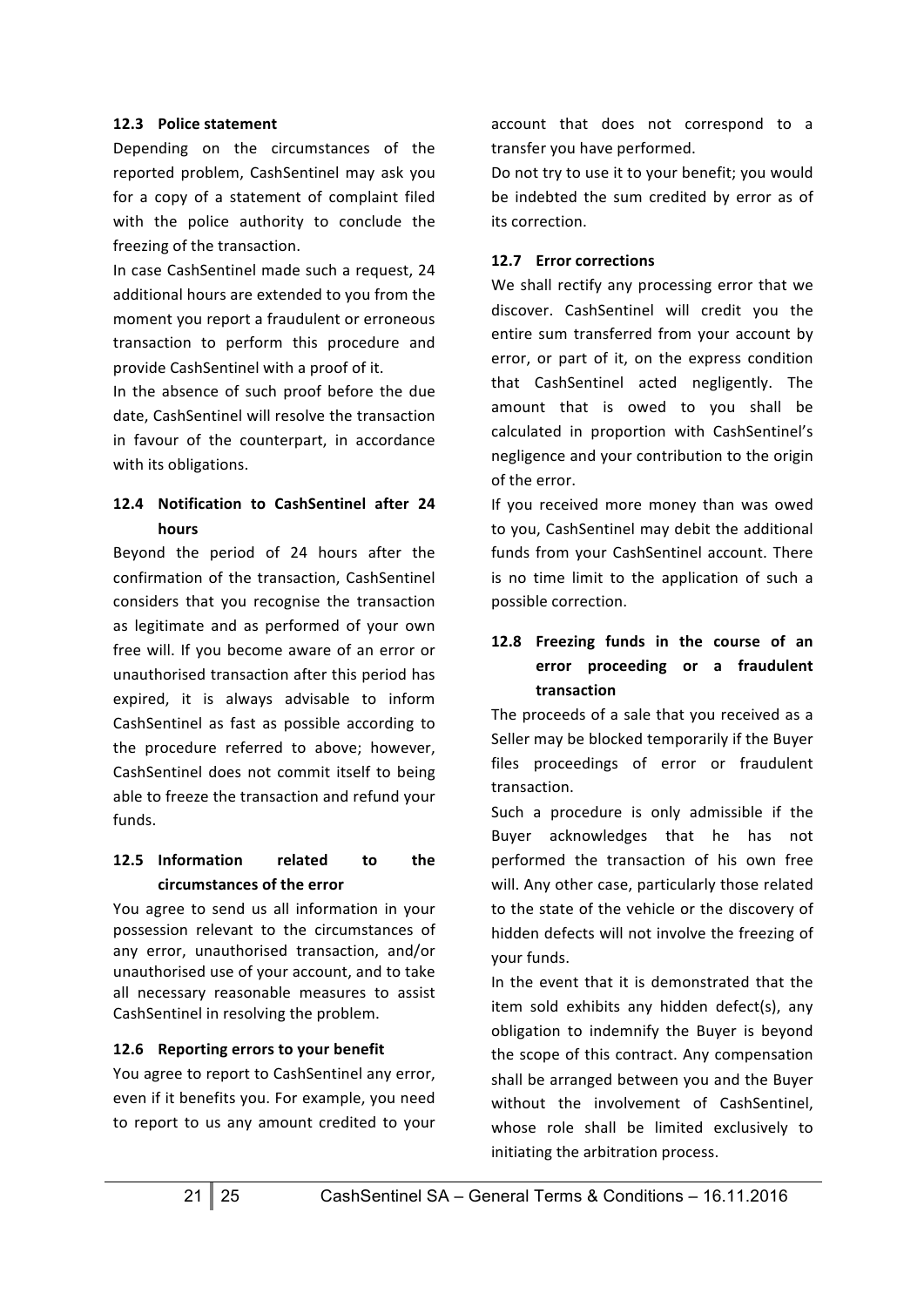In accordance with this contract, CashSentinel may share with the Buyer certain information (full name and first name, address, telephone number, email account in particular) with the aim of enabling him to communicate with you. 

If the error proceeding or the fraudulent transaction procedure is admissible, CashSentinel will contact you within the framework of the investigation about this transaction. The received funds remain your property; however, they will be temporarily frozen as long as the circumstances having led to this procedure are not clarified.

#### 12.9 Reporting an error or a fraudulent **transaction for questionable reasons**

In the event that CashSentinel determines that your allegations of an error or fraudulent transaction were not made in good faith, but rather with the duplicitous intention of utilising such allegations to your advantage, CashSentinel shall be entitled to compensation for any efforts expended in relation to the procedure. The minimum amount of such compensation shall be one thousand (1,000) Swiss francs.

Furthermore, CashSentinel reserves the right, without prejudice to any other available remedies, to initiate legal actions against you in accordance with the damages that have been caused.

#### **12.10 Persistent disagreement**

In the event of continuing disagreement between the parties regarding the facts leading up to the funds being frozen, whenever such dispute could not be resolved through the arbitration process, in the absence of any factors permitting CashSentinel to reasonably establish the outcome of the dispute, despite the involvement of the police, CashSentinel reserves the right to transfer your casefile to

the justice system in order to decide the matter.

CashSentinel will communicate to the justice system all elements in its possession with regard to the identity of the parties as well as the electronic recordings of the actions of each party within its CashSentinel account at the time of the transaction.

Furthermore, CashSentinel reserves the right to invest the disputed funds with a third party escrow organisation. In this case, the release of the funds will be delayed until the court issues a decision.

Falling within the purview of such a procedure, all expenses related to this procedure will be charged to the party having caused the initiation of the procedure. Furthermore, CashSentinel as well as the injured part will have the right to claim compensations in additional compensatory damages.

Any complaint in relation to the vehicle undergoing a transaction, its condition, the presence of hidden defects or other deficiencies noted after having completed the transaction are not processed by CashSentinel.

Thus, it is not possible to open a dispute procedure or ask CashSentinel to be an intermediary within this context.

In no case whatsoever should you resort to the procedure prescribed in article 12 to block a transaction that you concluded previously of your own free will a posteriori.

It is advisable to address the vendor directly should you have any complaint regarding the acquired vehicle. CashSentinel shall not take the role of intermediary and will not contact the vendor on your behalf.

In the case of dispute, complaints, requests, divergent warnings or instructions coming from the purchaser, the vendor, another user or any other third party, about the sums credited to the account of any purchaser or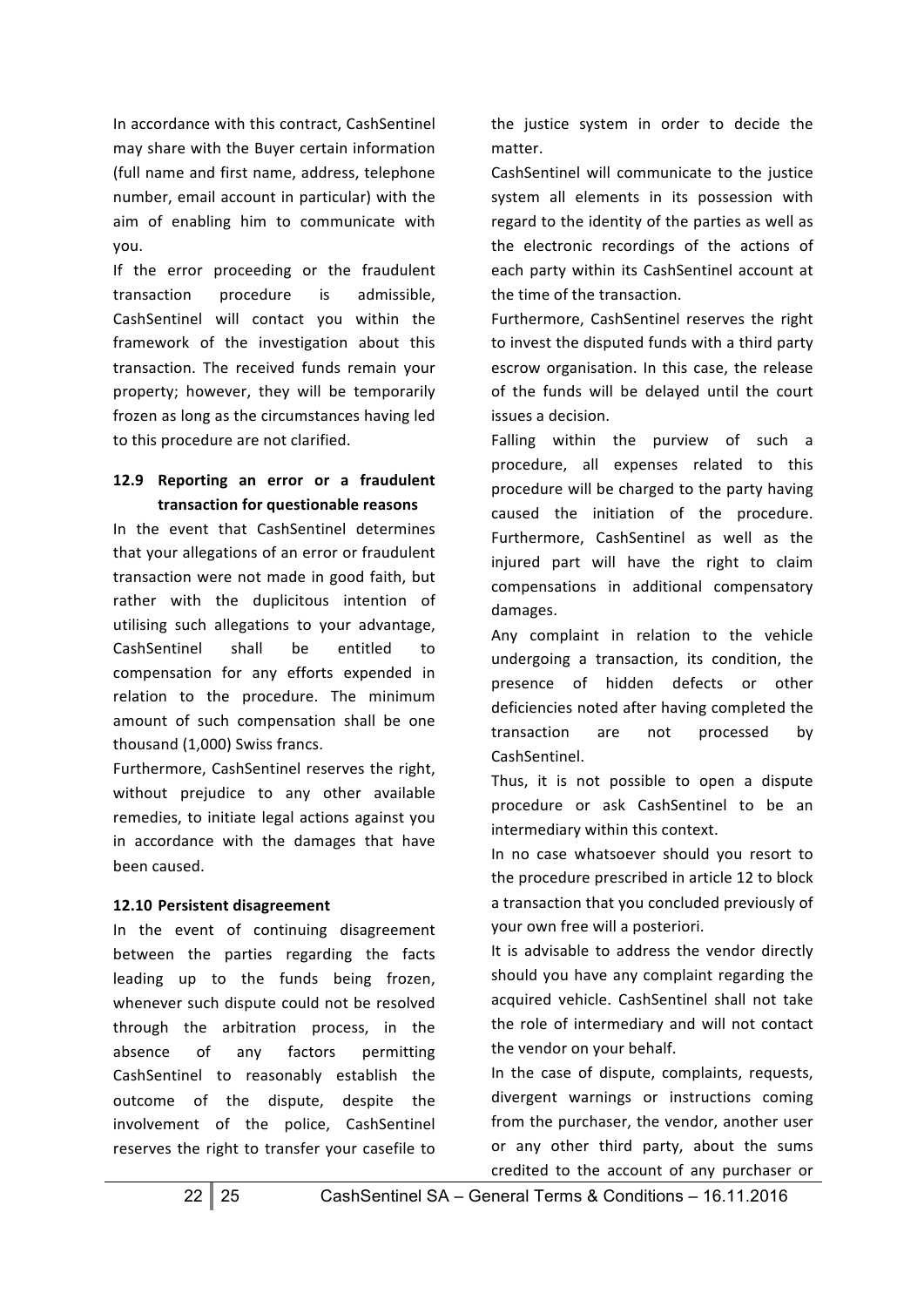vendor, or any purchaser account or a vendor account: CashSentinel reserves the right not to comply with these complaints, requests, warnings, or instructions or to proceed to any other action regarding the aforementioned sums credited to the account of any purchaser or vendor, purchaser account or vendor account as long as the dispute or the conflict is not solved.

CashSentinel shall not be held responsible for the losses generated by this refusal to honour the requests, claims, warnings, or instructions.

The dispute or conflict is considered "unresolved" and CashSentinel remains in right to refuse to comply with the requests until:

(I) contradictory or unfavourable complaints or requests are determined by a court of competent jurisdiction or resolved through an agreement between the parties in conflict and/or such court; or (II) CashSentinel receives a satisfactory guarantee or indemnity sufficient, according to its estimation, to ensure its coverage against all losses incurred because of measures directly or indirectly related to this contract. CashSentinel cannot presume the existence of a dispute, a contradictory claim, or an existing notice unless a copy of the written notice sent by the vendor to the purchaser or the purchaser to the vendor is provided.

# **13 Dispute with CashSentinel**

#### **13.1 First, contact CashSentinel**

If a dispute arises between you and CashSentinel, our goal is to understand and to respond to your concerns: if we do not succeed to do so in a manner you find appropriate, we shall try to provide you with a neutral means, as inexpensive as possible, to solve the dispute quickly. Disputes between CashSentinel and you regarding our service may be reported to customer service by email or telephone, according to the contact details available on the "Help" page of our website.

#### 13.2 **Applicable** law and competent **jurisdiction**

For customers residing in Switzerland, this contract and the relationship between us are subject to Swiss law.

For complaints related to the present contract or the supply of our service and which could not be solved differently, you agree to accept the nonexclusive competence of the Swiss judicial system, without prejudice to your right to initiate proceedings against CashSentinel before competent courts.

#### 13.3 Absence of a waiver

The lack of action on our part in the case of a breach by you or other individuals shall not constitute a waiver of our right to act in respect of other similar or later breaches.

#### 13.4 Limitations on liability

We may not be held liable for damages reasonably foreseeable and resulting directly from negligence on our part to the present contract.

Furthermore, our liability is limited in the following way:

Our contractual or criminal liability (particularly in the event of negligence), for people acting on our behalf, may not in any case be engaged because of the following damages and losses arising under this contract or in connection therewith, or in any other manner:

- i. Any loss of profit, customers, activity, contracts, income or predicted savings, even if we are informed of the possibility of such damage, loss of profit, customers, activity, contracts, income or predicted savings; or
- ii. Any loss or corruption of data; or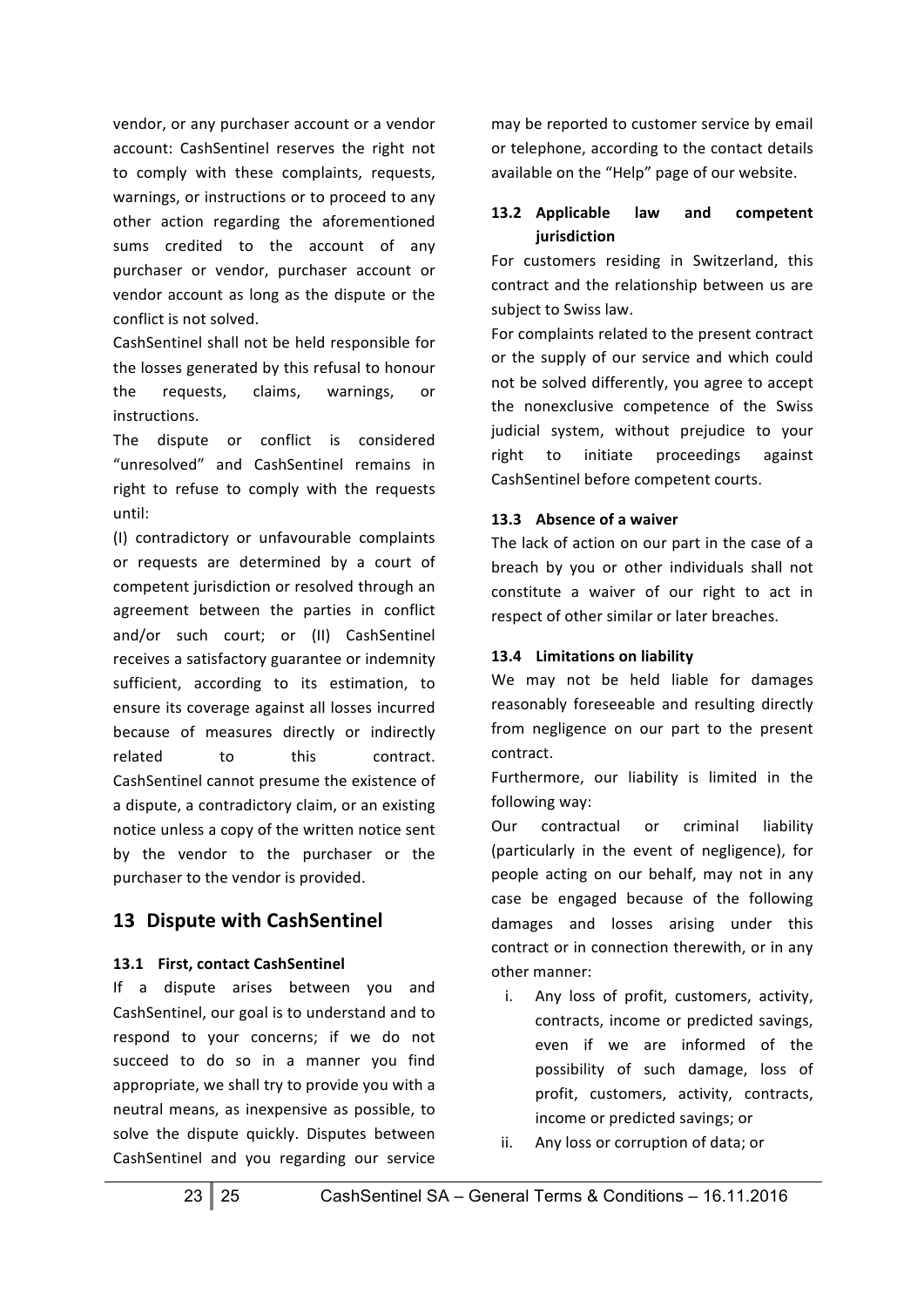- iii. Any loss or any damage which does not result directly from a failure on our part to conform to the present contract; or
- iv. Any loss or any damage beyond what results directly from a failure on our part to conform to the present contract (whether you are capable or not of proving such loss or such damage).

#### **13.5 Absence of guarantee**

Unless otherwise specified under this contract and without prejudice to the rights granted to you by law, we provide the service without any express or implied warranty. CashSentinel does not have any control over the vehicles paid through its service, and CashSentinel cannot guarantee that a vendor or a purchaser will complete a transaction, or is authorized to perform it. CashSentinel does not guarantee continuous, uninterrupted, or protected access to the service. We shall not be held liable for delays that may occur in the course of the provision of services covered under this agreement.

You accept that your access to the service may be occasionally restricted to allow for the correction of errors, maintenance, or the introduction of new features or services. CashSentinel shall employ reasonable efforts to ensure that the electronic requests for debit or credit are processed within a reasonable period.

## 13.6 Compensation / reimbursement

You agree to defend, reimburse or compensate (in legal terms, to "indemnify" us) and hold harmless CashSentinel, the people who work for us or are authorized to act on our behalf, of any liability for any complaint or claim (including legal costs) that a third party would raise which would be linked to a breach by you, your employees or representatives in this contract, or to the

infringement of any law and/or the use of the service.

## 13.7 **Entire agreement and rights of third parties**

This contract contains the entire agreement between you and CashSentinel relating to the service. All the articles as well as the different terms and conditions that must continue to apply due to their nature will remain valid after the termination of the contract. Should a clause under this contract be declared null or not applicable, this clause would be cancelled but all the other clauses under the contract shall remain applicable. Any person who is not party to the present contract shall not have the right to refer to or request to apply the provisions of this contract.

# **14 Legal protection: Arbitration**

# **14.1 Arbitration clause**

In the event of a dispute related to the quality of the vehicle being sold in the transaction, the parties agree to submit to arbitration prior to initiating any legal action.

#### 14.2 **Implementation** of arbitration **procedures**

The dispute shall be declared to CashSentinel upon the request of the party initiating the action. Designation of an authorised mediator shall be the responsibility of Protekta S.A. (a legal protection insurance company located in Bern), a partner of CashSentinel S.A. that specifically covers this type of legal protection risk.

## 14.3 **Effective date and term of arbitration coverage**

Arbitration coverage shall become effective upon the date of the transaction and shall remain in effect for ninety (90) days thereafter.